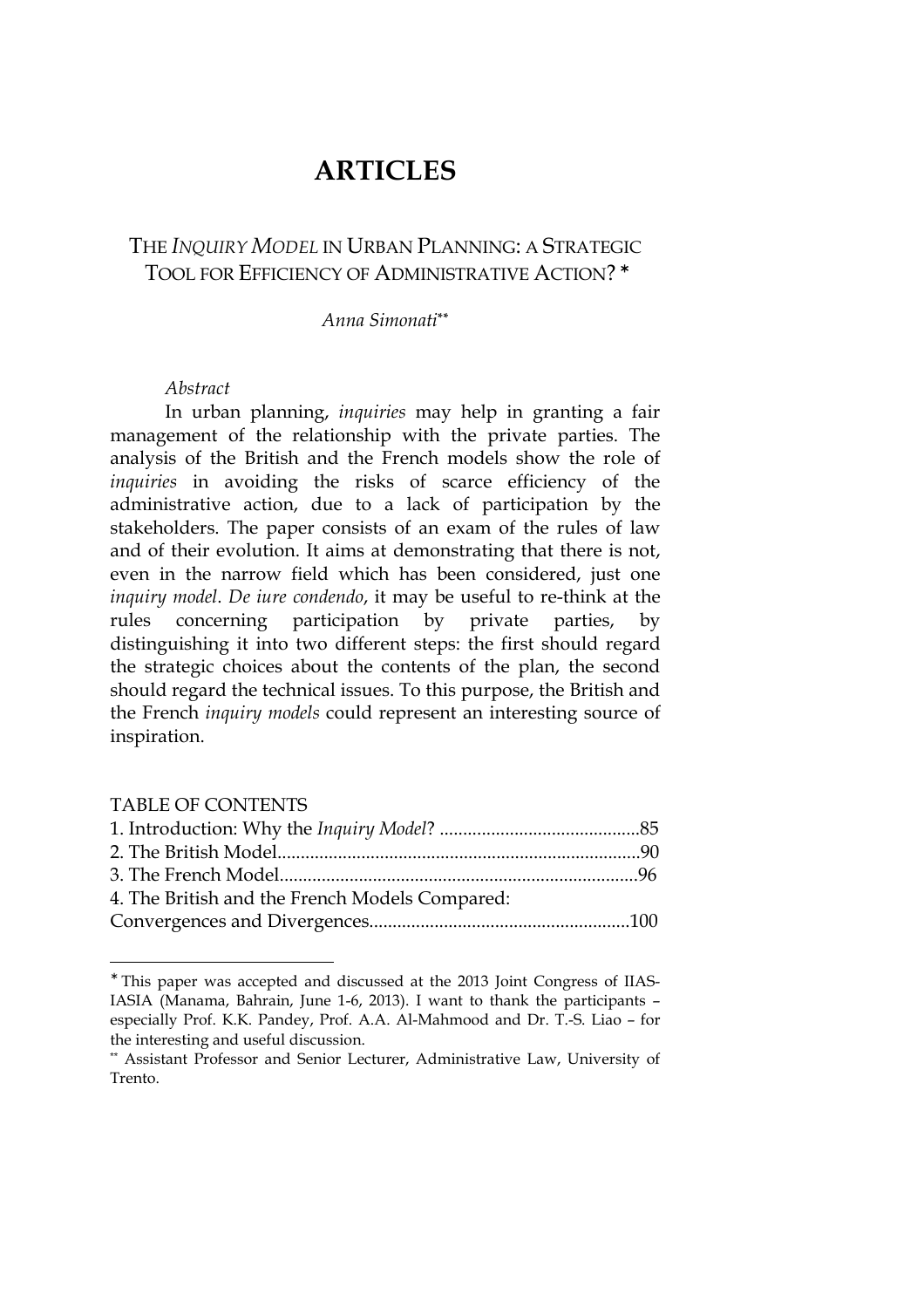|--|--|

#### *1. Introduction: Why the Inquiry Model?*

The growing complexity of administrative action has been producing new risks of failure. One of the most important issues regards the relationship between the public authorities and the private parties. This topic shows interesting sides in urban planning, which is a basic sector in the perspective of the economic and social development and of the achievement of good standards of quality of life. Urban planning is a technical and political process, concerned with the use of land and the design of the urban environment<sup>1</sup>. It has the function of indicating the best destination of each portion of land, for a comprehensive evaluation of the positive and negative effects on the whole territory; the competent authority is normally the local one, more seldom the regional one. Urban plans have of course various contents. Some are general rules; other contents are related to specific uses of certain portions of land. So, besides measures with individual addressees (such as the ones regarding the localization of public works) there are often rules whose addressee is the entire population involved<sup>2</sup>.

The importance of urban planning has been growing in the last decades, as land has become a sort of "scarce resource"<sup>3</sup>; so, its

<sup>1</sup> See N. Taylor, *Urban Planning Theory since 1945* (2007).

<sup>2</sup> In the Italian doctrine, especially Prof. Paolo Stella Richter offered numerous and basic contributions; recently see, for instance, P. Stella Rchter, *Diritto Urbanistico. Manuale breve* (2010), especially 9 and ff. In the British doctrine, see, for instance, R. Baldwin, *Rules and Government* (1995), especially 16 and ff. and 125 and ff.; see also D.J. Galligan, *Due process and fair procedures: a study of administrative procedures* (1996). In the French doctrine, particularly interesting is S. Traorè (ed.), *Les documents d'urbanisme* (2012), where the author tries to describe the specific nature of land planning acts.

<sup>&</sup>lt;sup>3</sup> The importance of land as a "scarce resource" is nowadays evident from many points of view. For instance, an interesting evidence of this is the growing phenomenon of land grabbing. About this topic see, for example: M. Coker, *United Nation food chief warns on buying farms,* Wall Street Journal, September 10 2008, available at http://tinyurl.com/5uahmp; L. Cotula, S. Vermulen, R. Leonard, J. Keeley, *Land Grab or Development Opportunity? Agricultural Investment and International Deals in Africa*, 2009, available at http://www.ifad.org/pub/land/land\_grab.pdf; J. Franco, M.B. Saturnino Jr, *Land concentration, land grabbing and people's struggles in Europe*, TNI, 2013,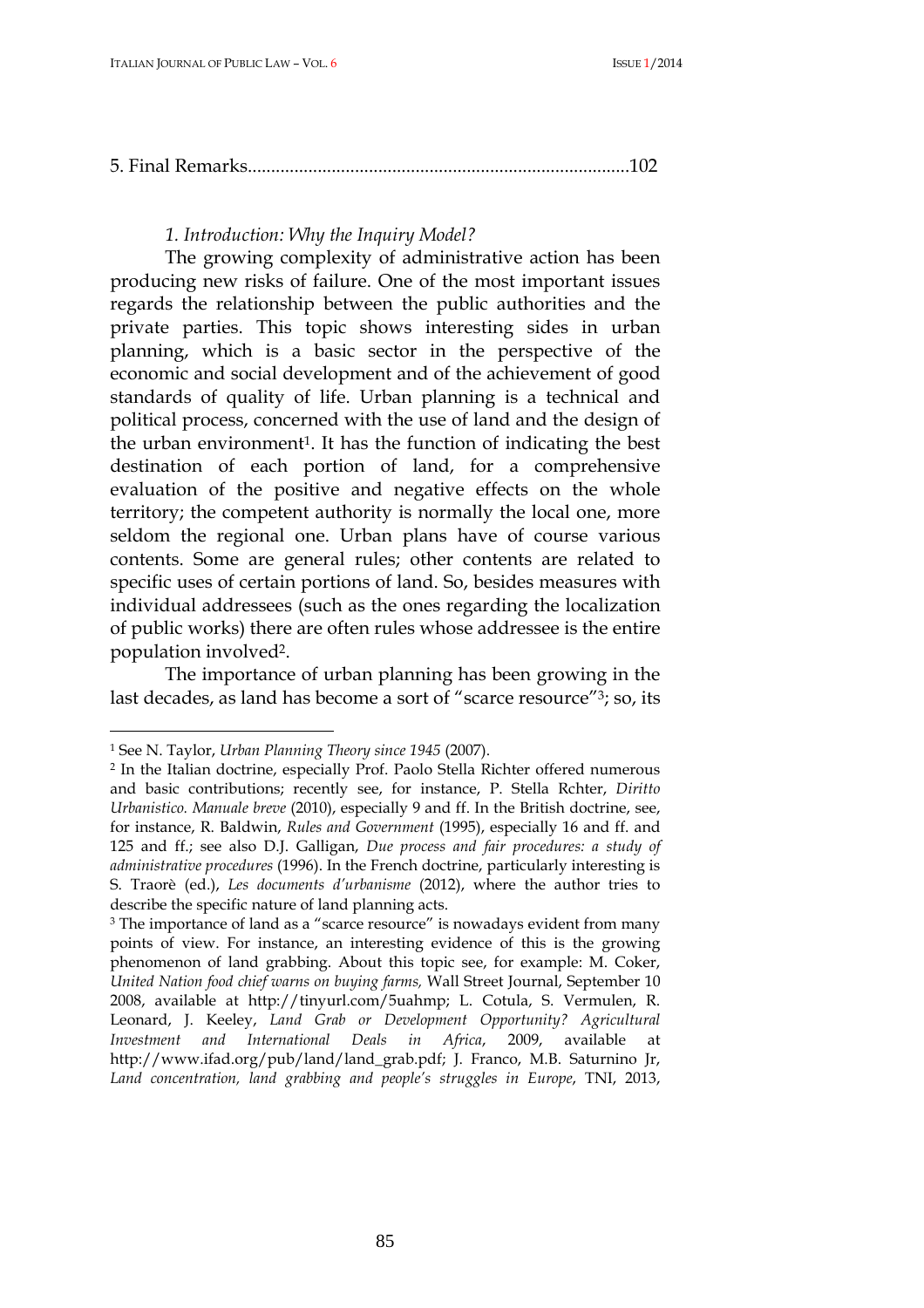use must be carefully managed. From this point of view, there are several evident dangers, which are born from the co-existence of different aims about the development of urban spaces.

The first problem is connected with the complicated emersion and protection of all the (public and private) relevant interests, especially the ones owned by the weakest parts of the populations. The main purpose is to indicate a fair method of action; so, the competent authority may keep in mind and carefully evaluate all the legitimate expectations. Of course, this fundamental need is common to the whole area of administrative law. But in the field of urban planning the desired balance among different expectations may be particularly hardly obtained. In fact, the conflicts among the involved parties are often difficult to solve. The "strongest" stakeholders usually don't want to renounce their advantages, that have normally been achieved in the light of the previous use of the land. From the opposite side, the "weaker" part of the population aims at getting, through a well balanced planning action, a new and fairer distribution of resources.

Besides, in urban planning, public law plays a peculiar role. In fact, when the rules of law (and the plans) are emitted, usually the management and use of land in great part have concretely already happened. So, all the legitimate expectations, that have become ripe before, must be considered and they must be harmonized with the public interests. These are of different kinds: some are "traditional", such as housing, some are typical of the last decades, such as the protection of environment.

Only the completeness of the preliminary step of procedures may grant that a fair decision is taken. Moreover, the completeness of the preliminary step is fundamental in the perspective of the private stakeholders. The private parties, in fact, aim at presenting their views to the competent authority and hope not to be addressees of unfavourable decisions.

available at the state of the state at the state at the state  $\mathbf{a}$ 

http://www.tni.org/sites/www.tni.org/files/download/land\_in\_europejun2013.pdf; Grain (ed.), *Land grabbing for biofuels must stop*, February 2013, available at http://www.grain.org/article/entries/4653-land-grabbing-forbiofuels-must-stop; B. Nyari, *Biofuels Land Grabbing in Northern Ghana,*  December 2008, available at at http://biofuelwatch.org.uk/docs/biofuels\_ghana.pdf.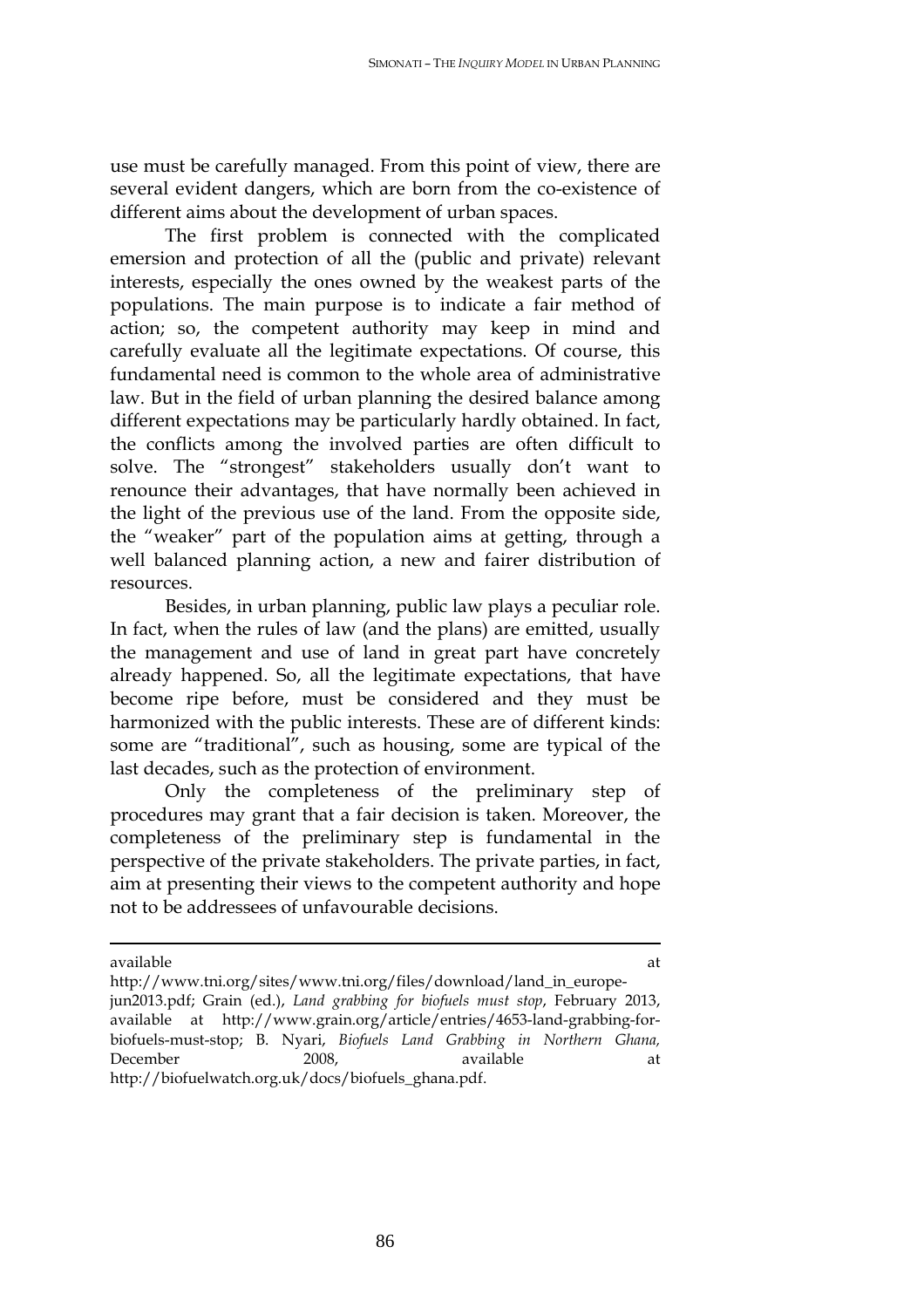The prior involvement of the stakeholders plays a basic role not only to grant the assumption of the "best" choice in the light of all the relevant interests. It is also a method to avoid, after the emission of the administrative measures, complaints and applications for judicial review<sup>4</sup>. This result, of course, is strictly connected with the need to assure the financial and practical efficiency of the administrative action. The legal tools to reach this goal are many and the specific solutions may be quite different in the different contexts.

For instance, a useful tool may be the constitution of "intermediate" bodies, entrusted with the task of communicating with the public authorities. The purpose is to find out good solutions to manage activities related with the protection of the public interest. In this perspective, a very interesting suggestion comes from the US legal system, where the Citizens Utility Boards<sup>5</sup> are ruled by the national legislators, especially for the management of commons and utilities. The CUBs have their own place between private and public law, in the field of associations based on participation by the citizens and on democracy as the main guide-principle. A federal model act has been dedicated to these bodies<sup>6</sup>. The Model Act introduces common rules, that may be implemented in the single States<sup>7</sup>. The aim is to contrast,

<sup>4</sup> The idea of participation in the administrative procedures as an instrument to prevent and overcome dissent is well known and is deeply rooted, for instance, in the contribution of N. Luhmann, *Procedimenti giuridici e legittimazione sociale* (1995); see also N. Luhmann, *A Sociological Theory of Law* (1985) and Id., *Law As a Social System* (2003).

<sup>5</sup> See S. Flynn, K. Boudouris, *Democratising the Regulation and Governance of Water in the US*, in B. Balanyå, B. Brennan, O. Hoedeman, S. Kishimoto, P. Terhorst (eds), *Reclaimong Public Water. Achievements, Struggles and Visions from around the World* (2005), at 73 and ff.; B. Givens, R.C. Fellmeth, *Citizens' Unitility Boards: Because Utilities Bear Watching* (1991), at 90 and ff. Let me mention also A. Simonati, *La ripartizione dell'acqua negli Stati Uniti, fra diritti di proprietà e partecipazione dei privati. La democrazia come "metodo" per la gestione dell'acqua?*, Rivista giuridica dell'ambiente 837 (2012).

<sup>6</sup> About the model Act which rules the right of private parties to participate in the procedures regarding public utilities, see R.B. Leflar, M.H. Rogol, *Consumer Participation in the Regulation of Public Utilities: A model Act*, 13 Harvard Journal on Legislation 235 (1973). For the text of the Model Act see, for example, B. Givens, R.C. Fellmeth, *Citizens' Unitility Boards: Because Utilities Bear Watching*, cited at 5, 90 and ff.

<sup>7</sup> See sec. 29 of the model Act.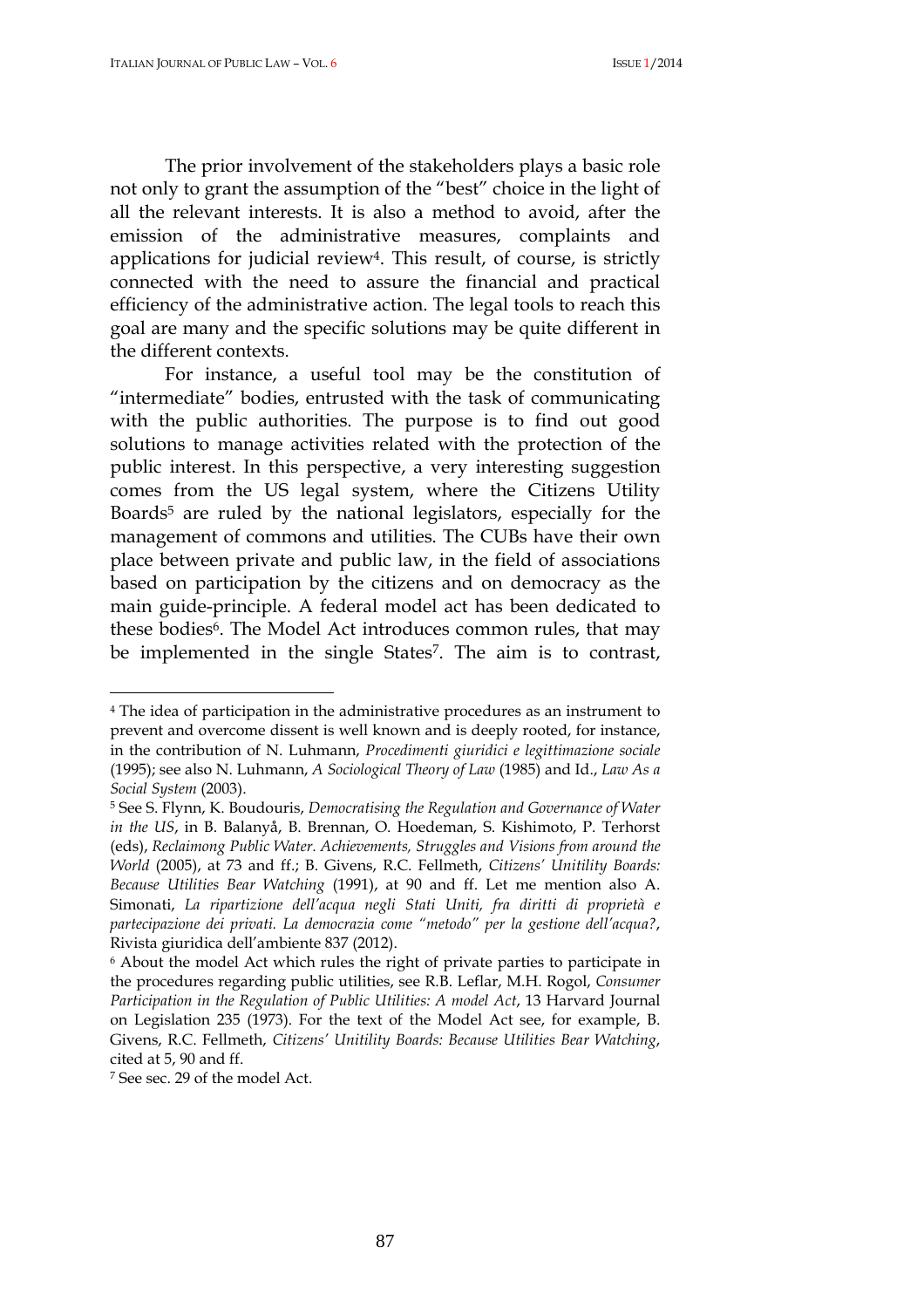through a democratic method, discriminations due to social and economic differences among the various groups of private parties. Their right to participation is satisfied thanks to the creation of permanent non-for-profit organizations, funded by voluntary contributions and acting under the democratic control of their membership<sup>8</sup>. To grant an affordable service and to promote the adequate representation of residential utility consumers<sup>9</sup>, the CUBs assist citizens in writing complaints, collecting funds and cooperating with the public law structures and authorities (for instance, the competent agencies) in the rule-making and adjudicating procedures<sup>10</sup>. This instrument could be very useful, but it does not fit well in all situations. In fact, it may efficiently work only in the legal systems where the democratic involvement of populations is deeply rooted at every institutional level (both the central and the local ones). Moreover, in general terms, one could say that the CUBs model does not represent a real solution in fields – such as spatial planning – where the problem is not so much of rationally distributing *ex novo* a scarce resource, as to efficiently use areas which are already partially or massively urbanized.

Also, the "ordinary" instruments of procedural participation (i.e. the traditional "right to be heard") are not able in urban planning to offer a sufficiently strong protection to the private parties. First of all, "isolated" participatory contributions are normally inspired by selfish and self-defensive visions and do not give a real support for the implementation of the public interest. Secondly, the solicitations coming from the private parties may be better formulated when their ideas are discussed in a public debate.

That's why it is particularly interesting to examine the *inquiry model*<sup>11</sup> in the field of urban planning.

<sup>8</sup> This is the definition of the CUBs set out in sec. 2 of the model Act.

<sup>9</sup> The purposes of creation of the CUBs are set out in sec. 2 of the model Act.

<sup>10</sup> See sec. 5 and ff. of the model Act*.*

<sup>11</sup> It may be useful to mention the existence of a third family of legal tools, which is, to so say, in an "intermediate" position between the protection of the "right to be heard" in the administrative procedures and the creation of *ad hoc* structures. It is the conclusion of agreements, whose parties are, from one side, the competent authority and, from the other side, the private stakeholders. This instrument is well known and in many legal systems it is often used in the fields of urban law and public works, where the need of harmonization among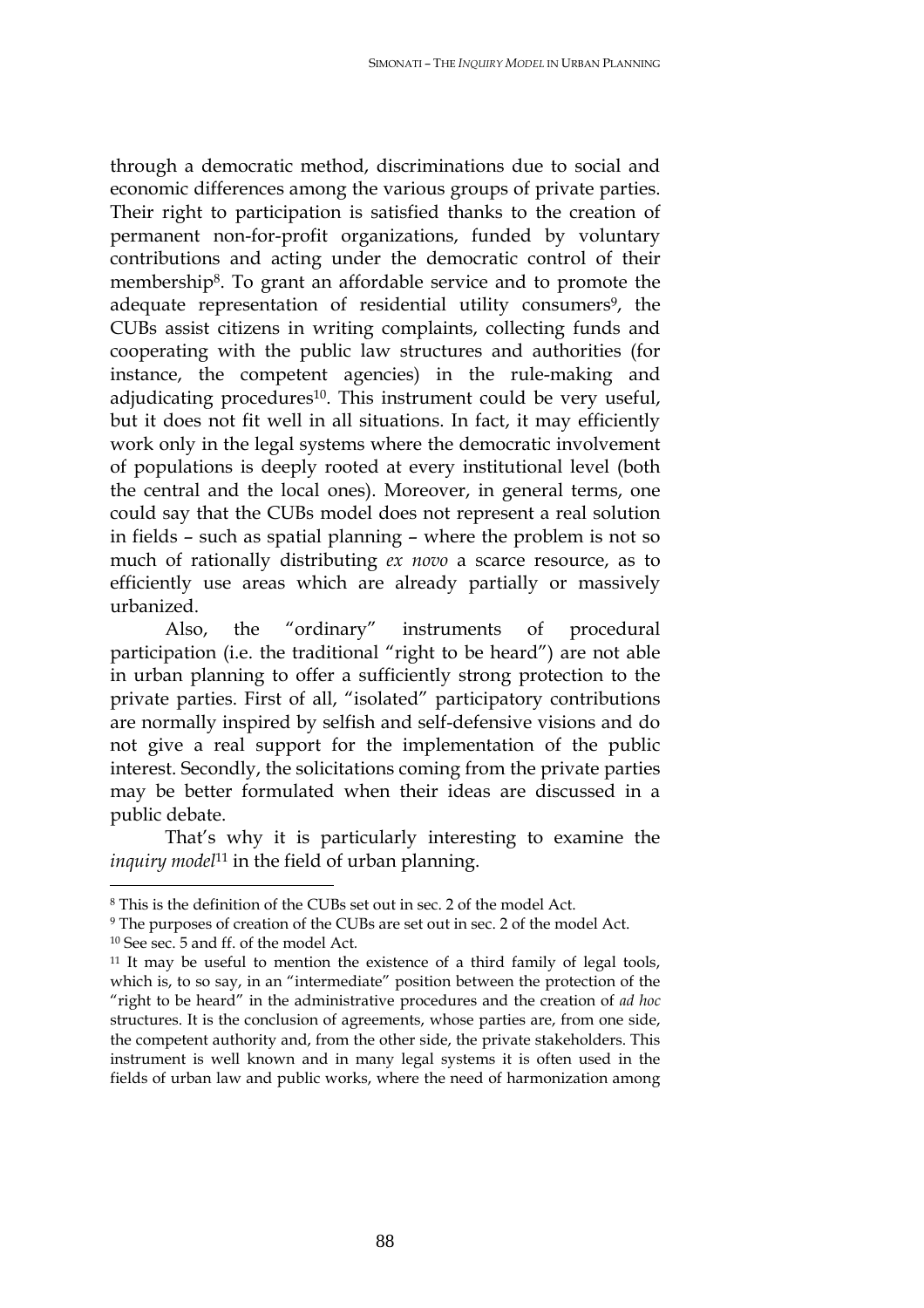Leading a fair *inquiry* procedure may allow the administration to get a large number of information, which are extremely useful to rationally manage land. The *inquiry model* – which is itself an evolution of the ancient "right to be heard"<sup>12</sup> could represent a good legal solution when the dialogue among the competent authorities, the populations involved and the private stakeholders assumes a primary relevance. An *inquiry*  procedure is more complex than the acquisition of single participatory acts. It offers a more complete view of the case; so, it is potentially more effective, both from the point of view of the competent authority and from the point of view of the private parties. At the same time, its structure may be quite simple, because it does not require the organization of new democratic mechanisms.

However, it would be wrong to assume that the *inquiry model* consists of a unitary paradigm. To analyze this issue – and to narrow the extent of the analysis, as well – I have chosen two European legal systems, where the *inquiry model* has been developing during the last decades and has now reached a good degree of ripeness: they are the British system and the French system. In both of them, participation of the private parties in the urban planning procedures normally consists of a double-step mechanism. First, people (normally, the whole local populations)

different positions is particularly strong (about this subject see, for instance, R. Caranta, A. Gerbrandy (eds), *Traditions and Change in European Administrative Law* (2011). The main issue regards the indication of the legal rules that may be used to solve the problems of implementation. In particular, the question is if they are public law or private law rules and, in general, one could say that almost always the answer given by the legislators and the courts is a complex one. I have decided not to examine this topic because only partially these agreements may offer good solutions to avoid complaints and applications for judicial review. In fact, the agreements produce their effects in the legal sphere (not of communities, but) of single individuals, who are bound by them together with the authority; then, third private parties who feel damaged by the agreement maintain their right to produce complaints ad applications for judicial review. So, the agreements may be not so useful in the perspective of overcoming the risks connected with the administrative action, which is the aim of this paper.

<sup>12</sup> For the analysis of the modern develop into the "dialogue model" of the traditional "right to be heard" in the administrative procedures of several legal systems, see, for instance, R. Caranta, A. Gerbrandy (eds), *Traditions and Change in European Administrative Law*, cited at 11.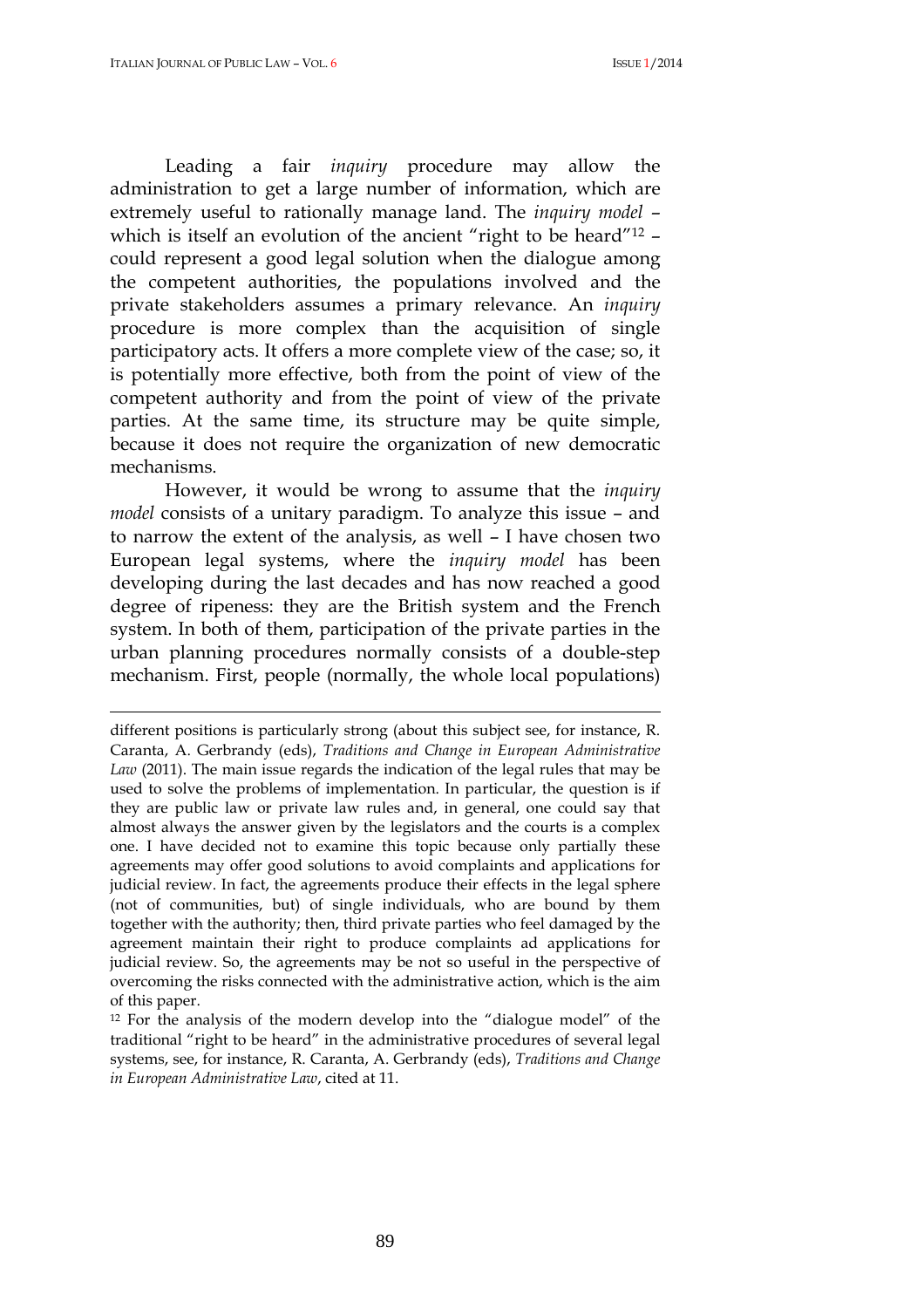may express themselves, in a rather informal way, about a preliminary draft of the plan. Then, when the content of the draft has been specified, a sort of *inquiry* sub-procedure is carried out. Notwithstanding this common starting point, the study of the British experience and of the French experience shows that their divergences are probably more numerous and more relevant than their convergences. By indicating the weak and the strong elements of the two kinds of *inquiry model*, hopefully I shall be able to infer some suggestions for its further implementation *de jure condendo* in other contexts and legal systems.

### *2. The British Model*

 $\overline{a}$ 

In the UK, *public inquiries* were introduced for the first time in urban law with the 1947 *Town and Country Planning Act*<sup>13</sup>. These rules described the *inquiry* as a sort of tool of "second degree". It was used, at the local level of urban planning, after a period of time during which the interested people could express themselves about the general contents of the published preliminary drafted plan. The primary *inquiry model* consisted of a hearing based on

<sup>13</sup> See, for instance, Bar Council, Law Society, Royal Institution of Chartered Surveyors (editor), *Overarching and Underpinning: Planning in the 21st Century*, in *Journal of Planning and Environment Law, Occasional Paper 31*, 2003; the paper by S. Cirell (*The modernisation of local government and its impact on planning*) is particularly interesting, as it shows how the evolution of local power in spatial planning may change the administrative action. About the evolution of planning law in the UK legal system see, for example: Y. Rydin, *Urban and Environmental Planning in the UK*, New York, Basingstoke, 2003; B. Cullingworth, V. Nadin, *Town and country planning in the UK*, London, Routledge, 2006; R.M.C. Duxbury, *Telling and Duxbury's Planning Law and Procedure*, Oxford, New York, Oxford University Press, 2009. About the role of inquiries anche the right to be heard in the procedures, see, for instance: R.E. Wraith, G.B. Lamb, *Public Inquiries as an Instrument of Government*, London: Allen and Unwin, 1971; Senate of the Inns of Court and the Bar, Law Society, Royal Institution of Chartered Surveyors (editor), *Inquiries: The Right to be Heard?*, in *Journal of Planning & Environment Law, Occasional Paper 25*, 1997; T. Th. Ziamou, *Rulemaking, participation and the limits of public law in the US and Europe*, Burlington, Ashgate, 2001. In a general perspective, to comprehend the evolution of British administrative law, see, for example: C. Harlow, R. Rawlings, *Law and Administration*, London, Butterworths, 1997; H.W.R. Wade, C.F. Forsyth, *Administrative Law*, Oxford, Oxford university Press, 2000; P.P. Craig, *Administrative Law*, London, Sweet and Maxwell, 2012.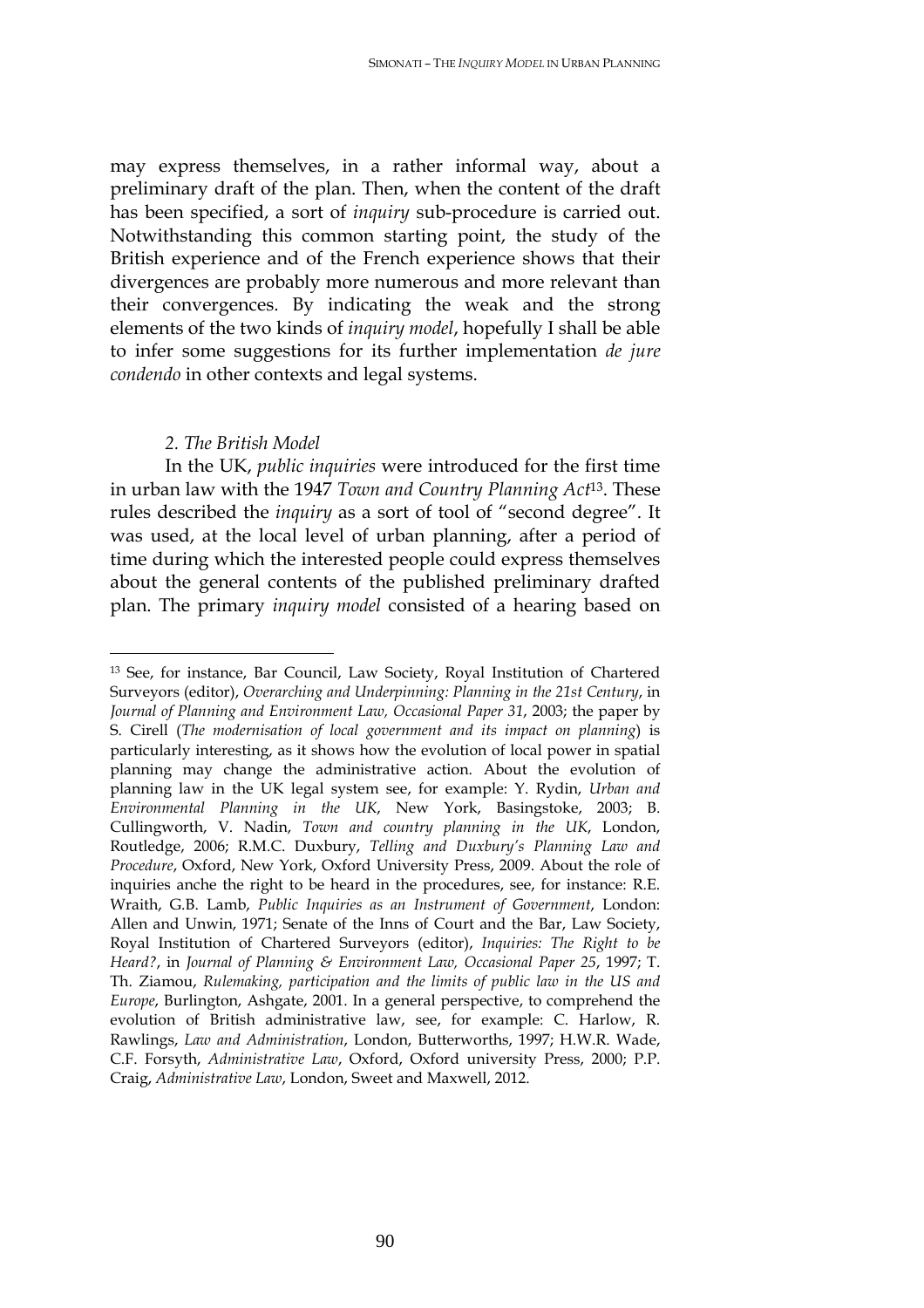the cross-examination of private individuals by an inspector<sup>14</sup>, who was indicated by the Ministry. The inspector could manage round table sessions to examine the strategic elements of the main issues; he (or she) could also fix less formal hearings to discuss about simpler aspects. At the end of the *inquiry*, he (or she) produced a final report. This had no binding effect, but the competent authority had to give reasons when it decided not to follow the report.

This mechanism was substantially confirmed ten years later by the Franks Committee<sup>15</sup>, but it soon showed its weak points, in terms of excessive formalism and length of the procedure. So, the statute was later amended.

For the regional level structure plans, which contain the guidelines that must be implemented in the local plans, the 1971 *Town and Country Planning Act*<sup>16</sup> substituted the "old" *inquiry* with an *examination in public*. The *examination in public* looked like a sort of seminar, carried out in an advanced step of the procedure (when the main decisions about the content of the plan had already been taken). Just some private parties (normally, the technical experts and the stakeholders) were invited. Therefore, the "strong" participatory model, represented by the *inquiry* tool (that survived only for the local plans), was changed into a "weaker" one, which worked, to so say, like a round table about some strategic issues. The relevant issues were in advance indicated by the competent commissioner, who was delegated by the Ministry. The final report was non-binding.

<sup>14</sup> F. Layfield, *The Planning Inquiry: An Inspector's Perspective*, Journal of Planning & Environment Law 370 (1996).

<sup>15</sup> In 1957, the Committee on Tribunals and Inquiries (Franks Committee) made only little changes: it decided that the inspector's final report must be published and it underlined that the inquiry used in the field of urban planning «*cannot be classified as purely administrative or purely judicial*»: H.W.R. Wade, C.F. Forsyth, *Administrative Law*, cited at 13, 938. See *Report of the Committee on Tribunals and Inquiries* (1957), section 262. About the ambiguity of the meaning of the term *inquiry* in the field of urban planning, see for instance M.J. Grant, *Urban Planning Law*, London, Sweet & Maxwell (1982), at 553. For a specific analysis of the British inquiry in the late Sixties of the 19th Century, from the point of view of a French scholar, see, for instance, J.L. Boussard, *L'enquête publique en Angleterre* (1969).

<sup>16</sup> See Town and Country Planning Act 1971, in particular sec 9 and sec. 13.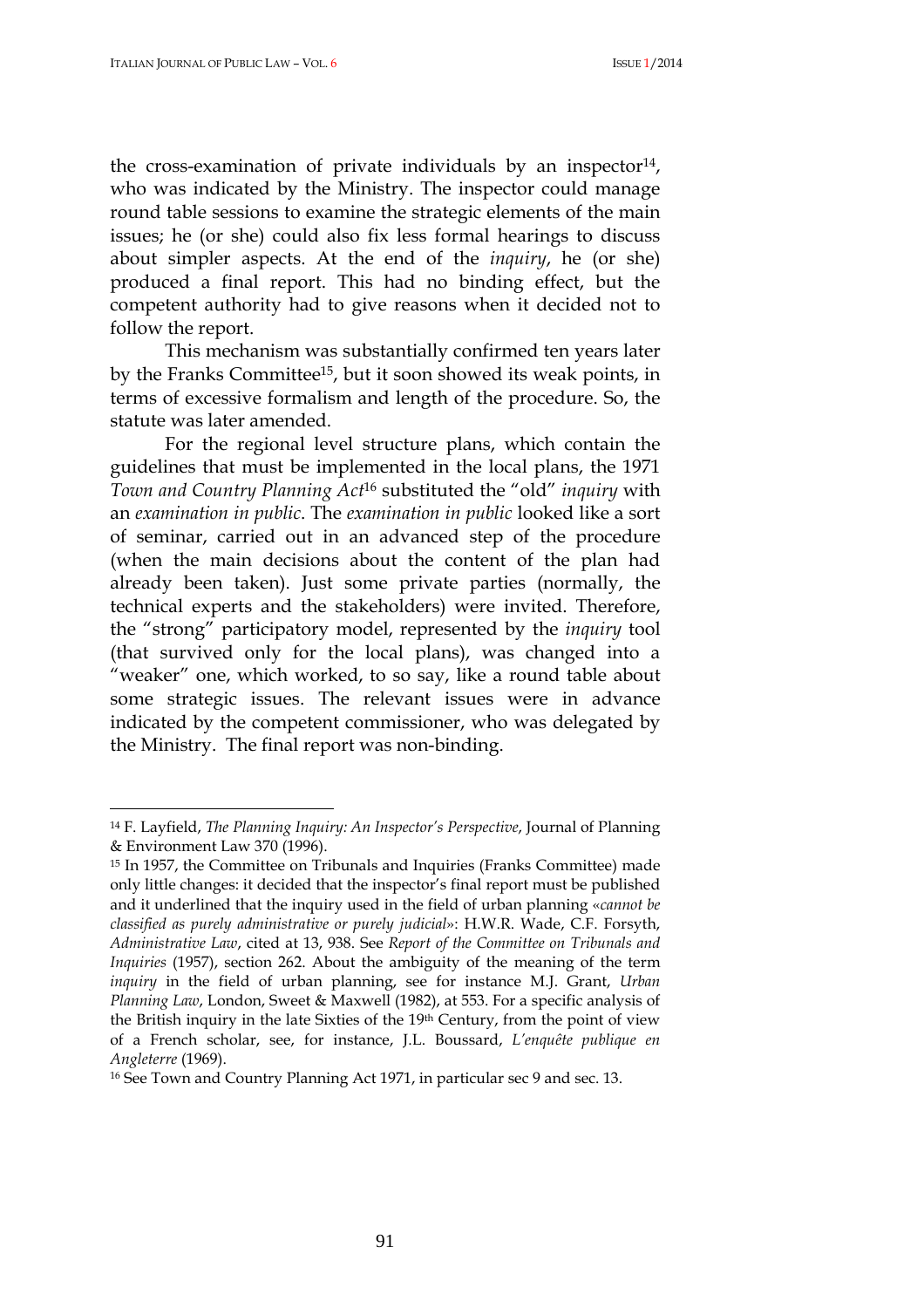The *examination in public* was less flexible than the *inquiry* and the authorities (directly the regional ones, indirectly the central ones) kept a strong control on the whole procedure. In fact, the commissioner decided what issues deserved to be discussed. Besides, he (or she) had the power to invite (just) some private parties to join the meeting: the stakeholders were chosen because they had a deep interest in specific subjects. So, the *examination in public model* made the procedure simpler and quicker at the regional level, where admitting a strong and deep participation by (all) the public could lead to concretely inefficient solutions. Only one important convergence with the traditional *inquiry model* was maintained: the production by the commissioner of a final nonbinding report. Notwithstanding the purpose of simplification connected with the introduction of the *examination in public model*, the result was in great part disappointing: the authority maintained a very (and maybe too) strong role and participation by the private parties was very (and maybe too) advanced in the procedure<sup>17</sup>.

The 1990 reform led to the emission of a new *Town and Country Planning Act*, which produced deep changes in the British system of urban planning. In fact, according to this statute, three kinds of development plans worked at the different levels: the unitary development plans<sup>18</sup> in the metropolitan areas, the structure plans<sup>19</sup> and the local plans<sup>20</sup> in the other areas. But, from the point of view of participation in the procedure, nothing really changed. To form a development plan a *local inquiry* was normally

<sup>17</sup> That's why various proposals have been in the last years formulated to grant the private parties the possibility to participate earlier and more strongly in the procedure. For instance, the *Planning for a Sustainable Future: White Paper* was produced by different British Secretaries of State (the Secretary of State for Communities and Local Government, the Secretary of State for Environment, Food and Rural Affairs, the Secretary of State for Trade and Industry and the Secretary of State for Transport) and was explained to the Parliament in May 2007. See

http://webarchive.nationalarchives.gov.uk/20120919132719/http://www.com munities.gov.uk/documents/planningandbuilding/pdf/planningsustainablefu ture.pdf, especially 97 and ff. and 121 and ff.

<sup>18</sup> See TCPA 1990, sec. 10-28A.

<sup>19</sup> See TCPA 1990, sec. 31-35C.

<sup>20</sup> See TCPA 1990, sec. 36-45.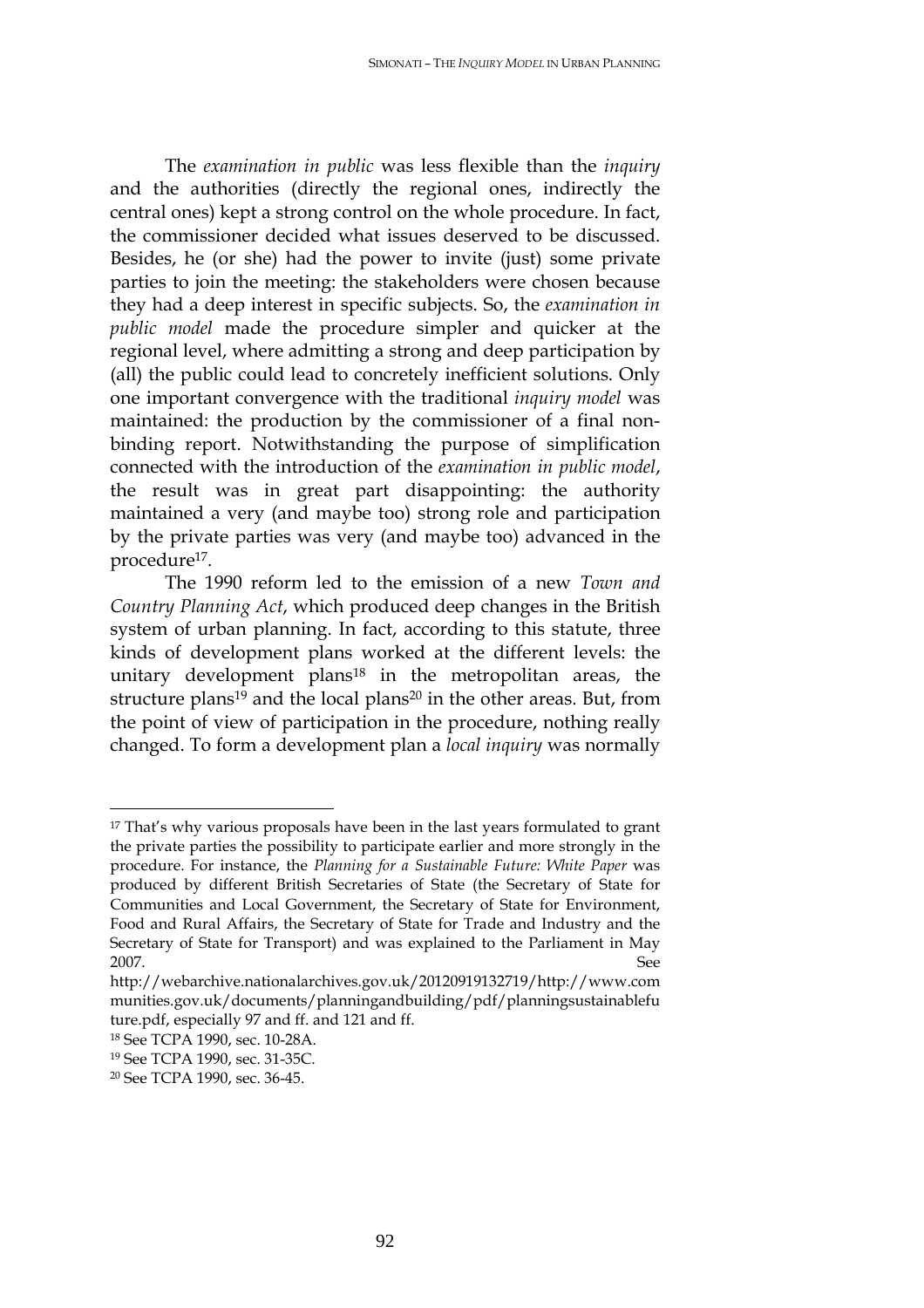requested<sup>21</sup>; the rules in force were contained in different acts (statutes and statutory instruments), but the model did not loose its previous characteristics. To form a structure plan, instead, an *examination in public* was normally still requested<sup>22</sup>.

The last relevant statute is the 2004 *Planning and Compulsory Purchase Act*<sup>23</sup>, still in force<sup>24</sup> even if amended by the 2011 *Localism Act*<sup>25</sup>. The 2004 PCPA should have been a turning point towards a further simplification. Urban planning was expressed at the regional level by the regional spatial strategy (RSS<sup>26</sup>, now abolished by the *Localism Act*) <sup>27</sup>. At the local level the development plans were substituted by the local development framework, which is made of three parts: a local development scheme, the local development documents (LDD) and a statement of community involvement (SCI) which indicates the standards of participation that have to be assured by the local authorities in the procedure<sup>28</sup>.

 $\overline{a}$ 

<sup>24</sup> The relevant legal framework is also constituted by the *Town and Country Planning (Regional Planning) (England) Regulations* 2004, the *Town and Country Planning (Local Development) (England) Regulations* 2004, the *Planning Policy Statement 11: Regional Spatial Strategies-PPS 11* and by the *Planning Policy Statement 12: Local Development Frameworks- PPS 12*.

<sup>25</sup> See in particular sec. 109-116. About the *Localism Act* see, among the scholars, J. Raine, C. Staite (eds), *The World will be your Oyster? Reflections on the Localism Act of 2011*, (2012) and P. Leyland, *The Localism Act 2011: Local Government Encounters the "Big Society"*, 4 *Le Istituzioni del federalismo* 767 (2013).

<sup>26</sup> See PCPA, sec. 1.

<sup>27</sup> See *Localism Act*, in particular sec. 109.

<sup>28</sup> The importance given in the British legal system to participation by the private parties in the urban planning procedures is shown by the existence in the official website http://www.communities.gov.uk of many papers regarding this issue. Among these, particularly interesting seems to be the *New streamlined planning guide launched online*, published on August 28, 2013 (https://www.gov.uk/government/news/new-streamlined-planning-guide-

<sup>21</sup> See TCPA 1990, sec. 16.

<sup>22</sup> See TCPA 1990, sec. 35B.

<sup>23</sup> A. Chaplin, *Planning for Local Development Framework: a new development plan regimes*, Journal of Planning and Environmental Law 260 (2004); L. Rozee, *The new development plan system*, Journal of Planning and Environmental Law 147 (2006); P. Thomas, *The Planning and Compulsory Purchase Act 2004. The Final Cut*, Journal of Planning and Environmental Law 1348 (2004); S. Tromans, M. Edwards, R. Harwood, *Planning and Compulsory Purchase Act 2004: A Guide to the New Law* (2005).

launched-online. Besides, see, for example, *Community Involvement in Planning: the Government's Objectives* (February 2004), in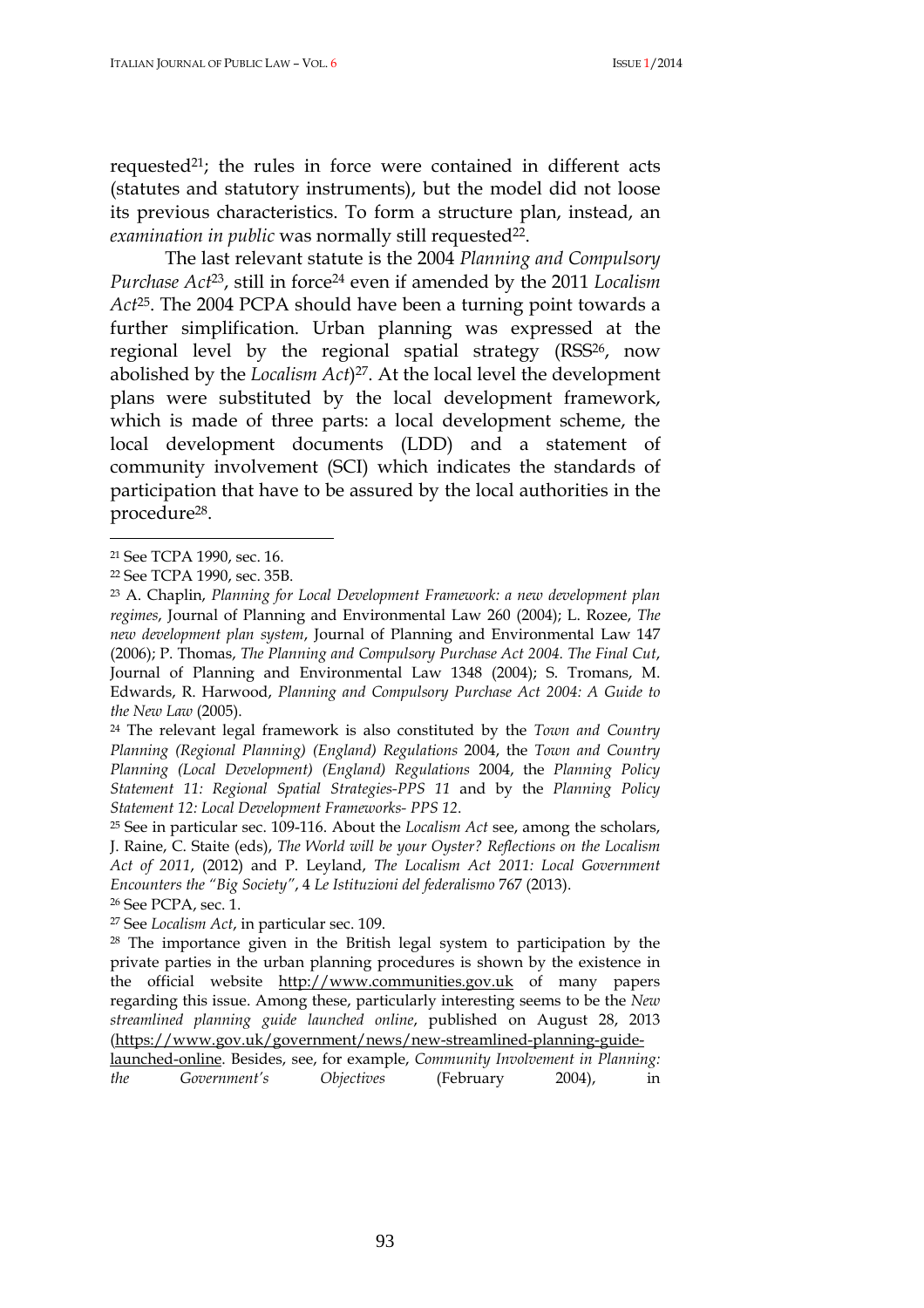In the PCPA, the traditional *inquiry model* is permanently deleted from the British urban planning system.

The *examination in public* is maintained for the regional-level plans; it aims at checking the soundness of the draft and its consistence with the national policies. The strong public discretionary power regarding its concrete carrying out represents, in a sense, a risk factor. In fact, it could make the participatory step more flexible and efficient, if it is used in an independent way to value all the contributions offered by a free and open discussion. Otherwise, it may determine the stiffness of the sub-procedure and the flattening of its results on the choices made upstream by the public authority (which, *de facto*, are not submitted to a real debate among all the stakeholders)<sup>29</sup>.

At the local level, the interested populations first may informally participate in the procedure at a very preliminary step<sup>30</sup>. Then, they are involved, when the drafted plan has been emitted by the competent authority, in a compulsory *independent examination*, which is leaded by a commissioner nominated by the competent Ministry. The commissioner, who holds strong discretionary powers, must assure the respect of the basic administrative principles (impartiality, transparency, fairness) and the sub-procedure normally ends with a binding report<sup>31</sup>.

http://webarchive.nationalarchives.gov.uk/20120919132719/http://www.com munities.gov.uk/documents/planningandbuilding/pdf/147588.pdf and *Participatory Planning for Sustainable Communities: International Experience in Mediation, Negotiation and Engagement in Making Plans* (2003), in http://www.chs.ubc.ca/archives/files/Participatory%20planning%20for%20s ustainable%20development.pdf. Then, at the institutional level, a new awareness is growing up about the importance of the *inquiry model* as a participatory tool in urban planning: see, for instance, K. Barker, *Barker Review of Land Use Planning. Final Report - Recommendations (2009)*, available at http://www.ukcip.org.uk/wordpress/wp-

content/PDFs/Barker\_review\_landuse.pdf. All these contributions show a new turmoil, which is progressively leading to best practices for participation in urban planning.

<sup>29</sup> See: PCPA 2004, sec. 6 and sec. 8; TCP Regional Planning Regulations, sec. 11, 13, 14 and 15; PPS 11, Annex 3, para. 5 and para. 19.

<sup>30</sup> See: PPS 12, para. 3.5. and paras 4.1 ss; TCP Local Development Regulations, sec. 25 and sec. 26.

<sup>31</sup> See: PCPA 2004, sec. 20; TCP Local Development Regulations, sec. 34 and ff.; PPS 12, Annex D, para. 41 and sec. 15. See also Planning Inspectorate,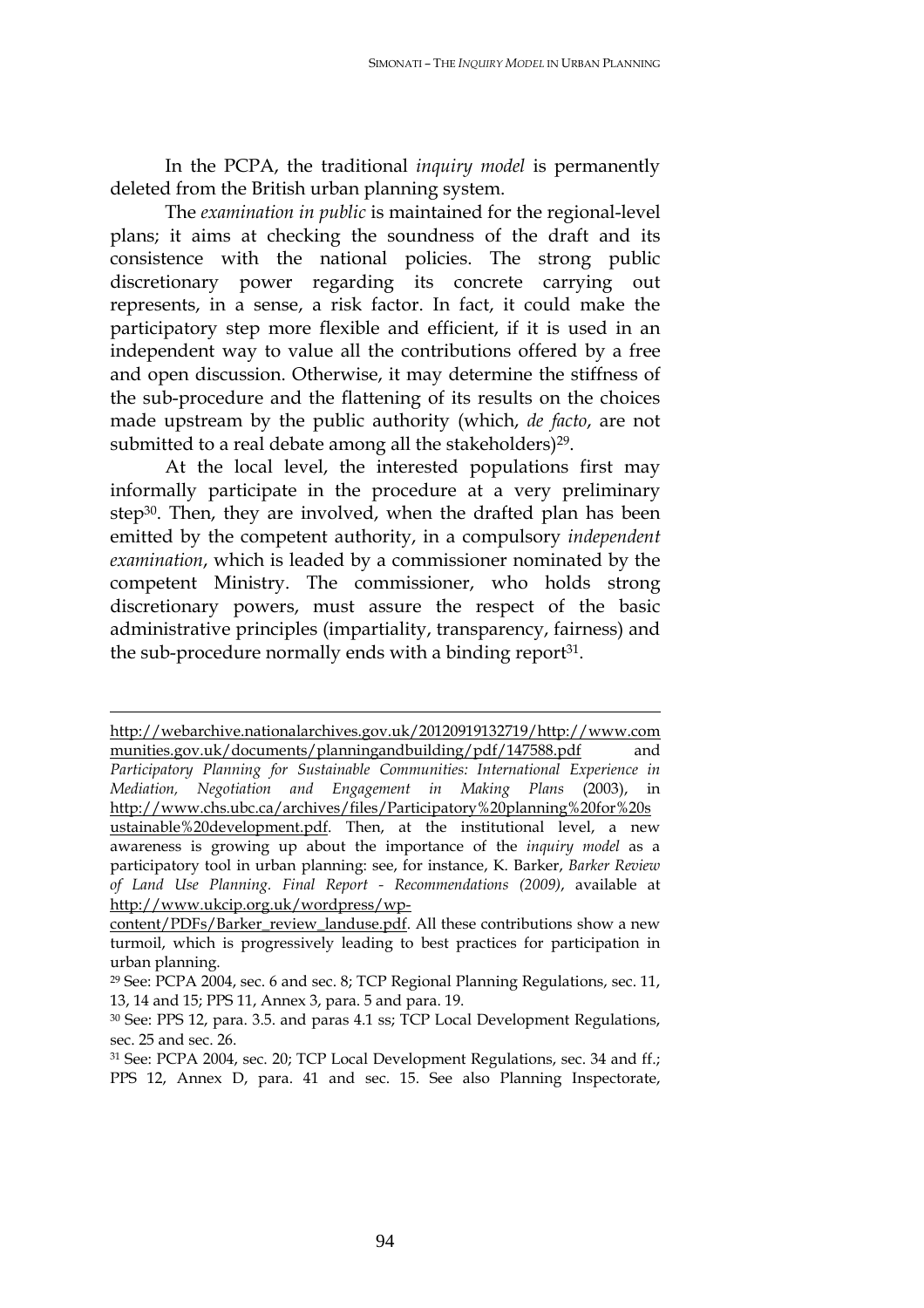So, the *independent examination* shows important convergences with the *examination in public* procedure, rather than with the ancient *inquiry*. The differences between the *independent examination* and the *examination in public* regard the compulsory nature of the former tool and the binding force of the report which is its final result<sup>32</sup>.

In the British system, participation works in two different stages: at the beginning of the procedure, when the whole population may express itself on a draft which has only been sketched; almost at the end, when the competent authority chooses specific private stakeholders as interlocutors. The shape of the *inquiry model* in force is quite different than it used to be; the ancient cross-examination burdensome mechanism has been abandoned to search more flexible and effective solutions.

The main problem of course regards the mixed nature of urban planning procedures. Urban plans, in fact, are based on, to so say, partially normative and partially strictly administrative procedures; besides, the final act is able to affect the legal positions of a potentially unlimited number of addressees. In the perspective of the protection of the interest of the private parties to effectively participate in the procedure, the solution given by the British legislator perhaps is not fully suitable. In fact, the administrative authority holds a very strong power and may strictly control private participation, that is allowed when the plan has reached a good degree of substantial ripeness only to a few private stakeholders. So, formal simplification has (paradoxically) produced a procedural stiffness.

A sign of innovation could come in the near future from the 2011 *Localism Act*, which gives stronger rights to the local communities. This statute, in fact, introduces the new concept of *neighbourhood planning*, that enables people to put together their ideas about spatial policies affecting the local area. Participation normally is held via a series of forums and it is open to persons living, working or being an elected councillor in the area. The emission of a *neighbourhood development plan* is not compulsory,

*Development Plans Examination - a Guide to the Process of Assessing the Soundness of Development Plan Documents*, 2005, 28 and ff.

<sup>32</sup> R.M-C. Duxbury, *Telling and Duxbury's Planning Law and Procedure*, , cit. at 13; V. Moore, *Planning in Britain: The Changing Scene*, in *Urban Law Annual: Journal of Urban and Contemporary Law* (1972), at 89 and ff.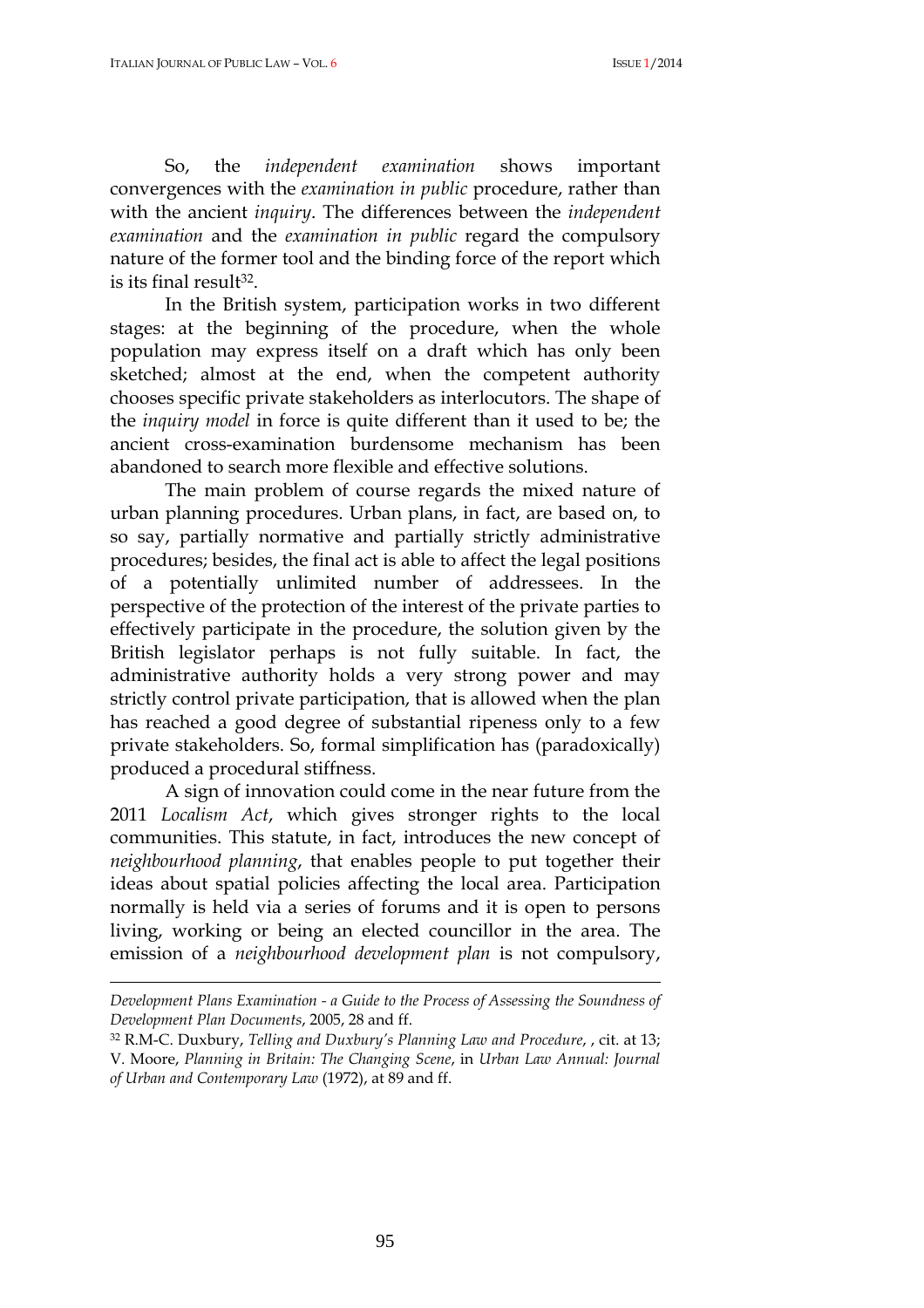but if it is adopted it is part of the overall local plan. An independent commissioner has the duty to check its compatibility with the other plans in force and with the guidance issued by the competent Secretary of State, but he or she has not the duty to test the soundness of the plan<sup>33</sup>.

# *3*. *The French Model*

The *enquête publique* tool is deeply rooted in the history of the French legal system. It was born at the beginning of the XIX Century as an instrument of protection of private parties (and particularly, at least at the origin of the evolution, of their ownership rights) in front of the growing administrative powers<sup>34</sup>.

Notwithstanding this, the diachronic analysis of its evolution is not particularly interesting, because in urban law the *inquiry model* has maintained in time its own characteristics, with no significant changes<sup>35</sup>.

Nowadays, several statutes<sup>36</sup> regulate various kinds of enquête publique, both in a general perspective<sup>37</sup> and regarding

<sup>36</sup> In particular, see artt. L122-11, L123-10 e L124-2, *Code de l'urbanisme*.

37 In a general perspective, see, for instance, *loi* n. 83-630 (July 12th 1983, the socalled *loi Bouchardeau*) about «*la démocratisation des enquêtes publiques et à la* 

 $\overline{a}$ <sup>33</sup> For interesting information, see, for instance, http://www.pas.gov.uk/neighbourhood-

planning;jsessionid=25027C626049F1CE8E07C3D9DF3C791A.

<sup>34</sup> In a general perspective, about the evolution of the *inquiry model* in the French legal system, see, for example: A. de Laubadère, *Réforme de l'enquête publique*, in Actualité Juridique - Droit Administratif 363 (1976); A. Givaudan, *Prolifération des enquêtes publiques et régression de l'état de droit*, Revue Française de Droit Administratif 247 (1986); J.P. Colson, *La réforme des enquêtes publiques en France*, in *Revue Juridique de l'Environnement*, (1993), at 223 and ff.; R. Hostiou, J.C. Hélin, *Droit des enquêtes publiques* (1993); J.P. Colson, *La démocratisation des enquêtes et ses limites structurelles*, in août/septembre Géomètre 30 (1998); P. Zavoli, *La démocratie administrative esiste-t-elle? Plaidoyer pour une refonte de l'enquête publique et du référendum local*, in Revue de Droit Public 1495 (2000); Y. Goutal, P. Peynet, A. Peyronne, *Droit des enquêtes publiques* (2012).

<sup>35</sup> Of course, this does not mean that in recent history the *enquête* has not changed at all. For example, a particularly important reform is contained in the so-called *loi Grenelle I* (*loi* n. 2009-967, August 3 2009) and *loi Grenelle II* (*loi* n. 2010-788, July 12 2010), but it regards the field of environment law. Besides, also in this subject, the basic structure of the *inquiry model* has been substantially maintained. See, for instance, J. Caillosse, *Enquête publique et protection de l'environnement*, in Revue Juridique de l'Environnement 151 (1986).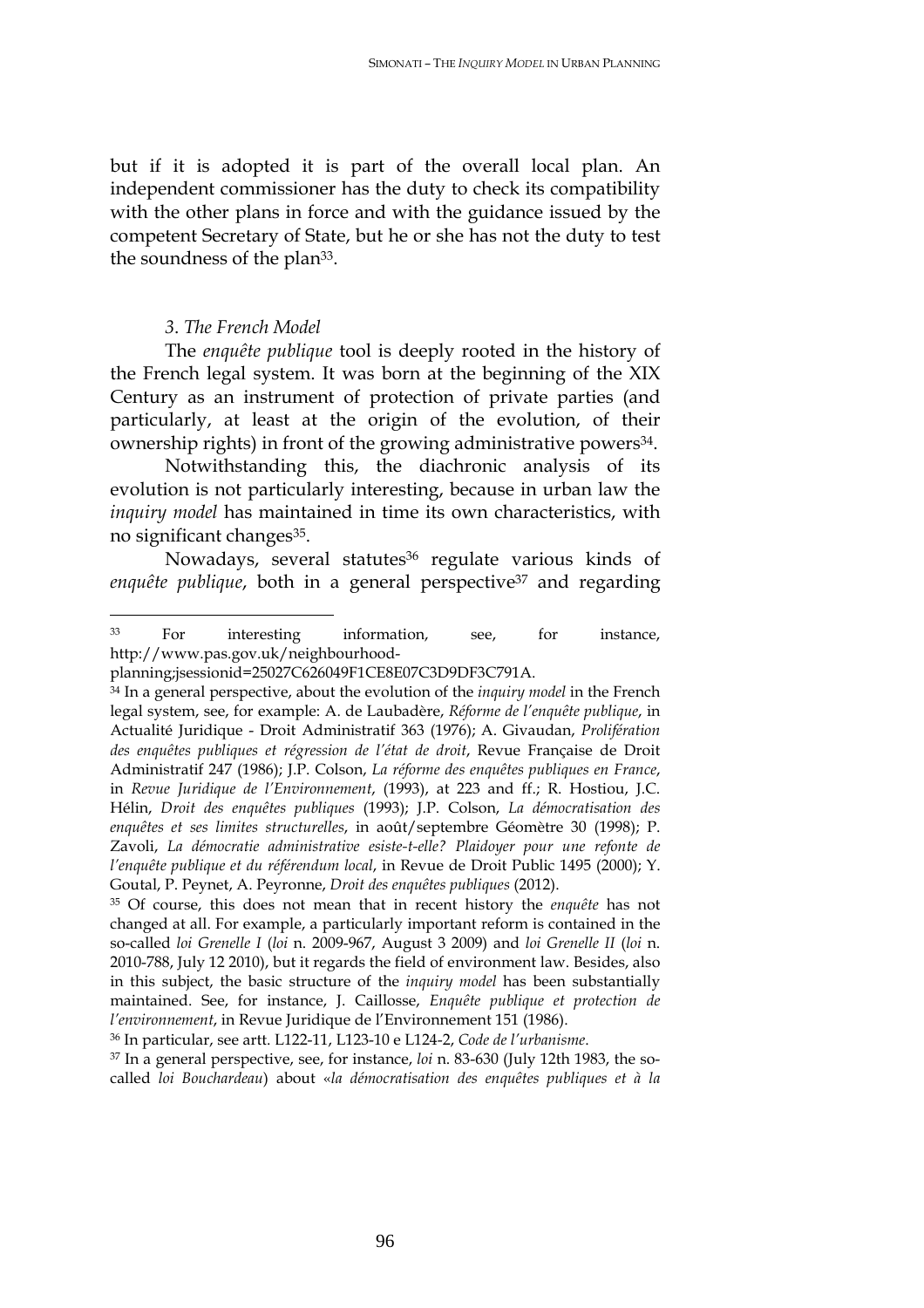specific sectors<sup>38</sup>. In the field of urban law, the instrument is now precisely described in the Urban Law Code (*Code de l'Urbanisme*) <sup>39</sup>.

The French Urban Law Code normally requires, in the procedure for the approval of an urban plan, two compulsory steps of public participation. This is true for plans at all levels: *schemas de cohérence territoriale*, *plans locaux d'urbanisme* and *cartes communales*<sup>40</sup>.

The first participatory step, at a very preliminary moment, consists of a *concertation* about the main elements of the plan among the competent authority, the other interested public bodies and the citizens. At the end of this step a *dossier* is produced and published<sup>41</sup>. The second participatory step consists of an *enquête publique*, which is carried out to gather opinions and proposals by the local populations and the stakeholders<sup>42</sup>.

<sup>39</sup> The rules contained in the Urban Law Code - together with the ones contained in the Environment Code (*Code de l'environnement*) – represent almost completely the legal system of French public *inquiries* in administrative law. The two codes, in fact, have substituted numerous legal sources which were previously in force. It is evident that the existence of a Code which is entirely dedicated to urban law shows the great importance that the French legislator gives to this subject and to the need for a unitary body of rules. About the use of the *inquiry model* in the field of urban law, see, for instance: J.C. Hélin, *L'évolution récente du contrat d'aménagement*, Revue de Droit Immobilier 179 (1994); H. Jacquot, F. Priet, *Droit de l'urbanisme* (2004); B. Jadot (ed.), *La participation du public au processus de décision en matière d'environnement et d'urbanisme, Actes du colloque organisé le 27 mai 2004 par le Centre d'étude du droit de l'environment (CEDRE) des Facultés Universitaires Saint-Louis* (2005).

<sup>40</sup> See artt. L121-1 and ff., *Code de l'urbanisme*.

<sup>41</sup> See art. L300-2, I, *Code de l'urbanisme*.

<sup>42</sup> Initially, the relevant rules of law were contained in decree n. 85-453 (April 23th 1985), which was the implementing regulation of *loi* n. 83-630 (July 12th

*protection de l'environnement*». About the evolution of the *inquiry model* in the field of the protection of environment, see, for example, R. Hostiou, *Enquêtes publiques, Loi n. 83-630 du 12 juillet 1983: Démocratisation des enquêtes publiques et protection de l'environnement*, in Actualité Juridique - Droit Administratif 606 (1983) and J.C. Hélin, *La loi "paysages" et le droit des enquêtes publiques*, *Actualité*  Juridique - Droit Administratif 776 (1993). Moreover, see art. 109, *loi* n. 93-1352 (December 30th 1993). See J.C. Hélin, R. Hostiou, Y. Jegouzo (sous la direction de), *Les nouvelles procédures d'enquête publique* (1986).

<sup>38</sup> For example, see *loi* n. 93-24 (January 8th 1993, the so-called *loi paysages*) and *loi* n. 2002-276 (February 27th 2002, about the «*démocratie de proximité*»). About the importance of the *inquiry model* for the so called "*démocratie de proximité*", see, for example, J.M. Pontier, *La démocratie de proximité: les citoyens, les élus locaux et les décisions locales*, Revue Administrative 160-168 (2002).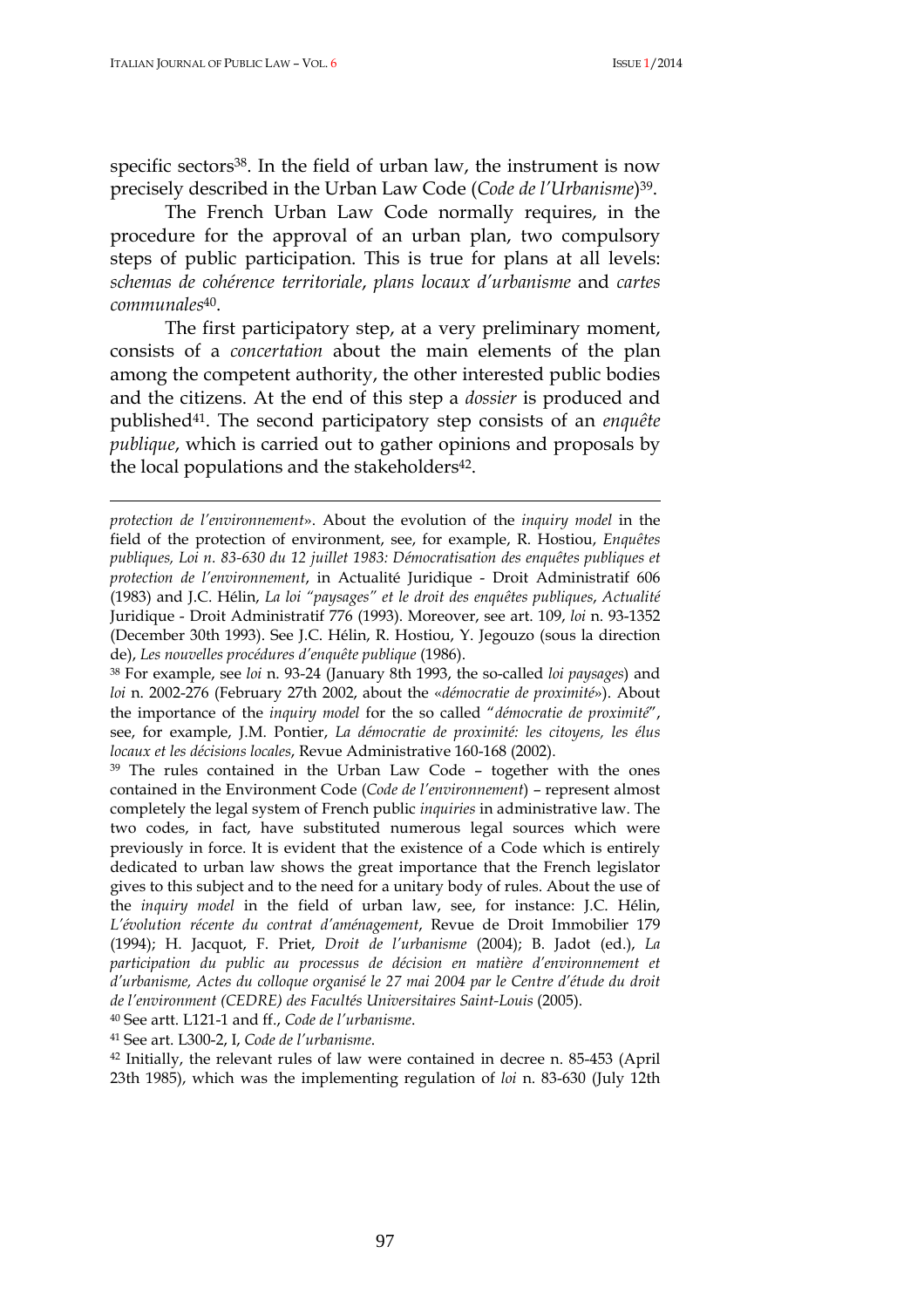The *inquiry* procedure is ruled basically in the same way with reference to the different kinds of plans<sup>43</sup>.

It starts with the indication of a commissioner (or, in the more complex cases, of a commission) by the local administrative court<sup>44</sup>, on request by the competent mayor or president of other local entity. The appointment is made within the following fifteen days. The mayor or president of the local entity which is emitting the plan indicates the object of the *enquête*, its lasting-time (usually between one and two months) and the place where it is carried out.

The action must be managed so to allow the widest participation by the population, with no subjective restrictions<sup>45</sup>. That's why all the relevant information must be published (also in newspapers and posters) at least fifteen days before the beginning of the *inquiry* procedure and throughout its entire duration. The private parties may produce written memories and in fact their participation in the procedure normally takes place in that way<sup>46</sup>.

<sup>1983).</sup> In the *Code de l'urbanisme*, at present in force, see, about the *schemas de cohérence territorial*, art. L 122-10 and art. R 122-10; about the *plans locaux d'urbanisme*, see art. L123-10 and art. R 123-19; about the *cartes communales*, see art. R 124-6.

<sup>43</sup> Interesting data regarding the implementation of the *enquête publique* may be inferred looking at the case law. It shows that participation in the French urban planning procedures is almost normal by the private stakeholders, who own specific interests. On the contrary very seldom the *quisquis de populo* presents his or her views. One could say that this "quantitative" element brings, a little paradoxically, to qualitative consequences. In fact, the French inquiry model could be very "expensive" if strongly implemented, but it has effectively survived till now because it is almost exclusively used by the stakeholders and not by the other private parties who are not entitled with particular interests in the procedure. For an analysis of the case law regarding the *enquête publique* legal tool, let me mention A. Simonati, *Administrative law and the dialogue model in France: the administrative courts' contribution*, in R. Caranta, A. Gerbrandy (eds.), *Traditions and change in European Administrative Law*, cited at 11, 63 and ff. <sup>44</sup> In some exceptional cases the commissioners are designated by the *préfet*: see, for example, art. R 123-23 and art. R 322-3, *Code de l'urbanisme*.

<sup>45</sup> It is interesting to notice that, according to art. 14, *décret* n. 85-453, the timetable regarding the public participation through access to the inquiry dossier by the interested population must be prepared as to «*permettre la participation de la plus grande partie de la population, compte tenu notamment de ses horaires normaux de travail*».

<sup>46</sup> On this topic, see the result of the research held by the Commission appointed by the French Government, which, in 2005, produced an interesting report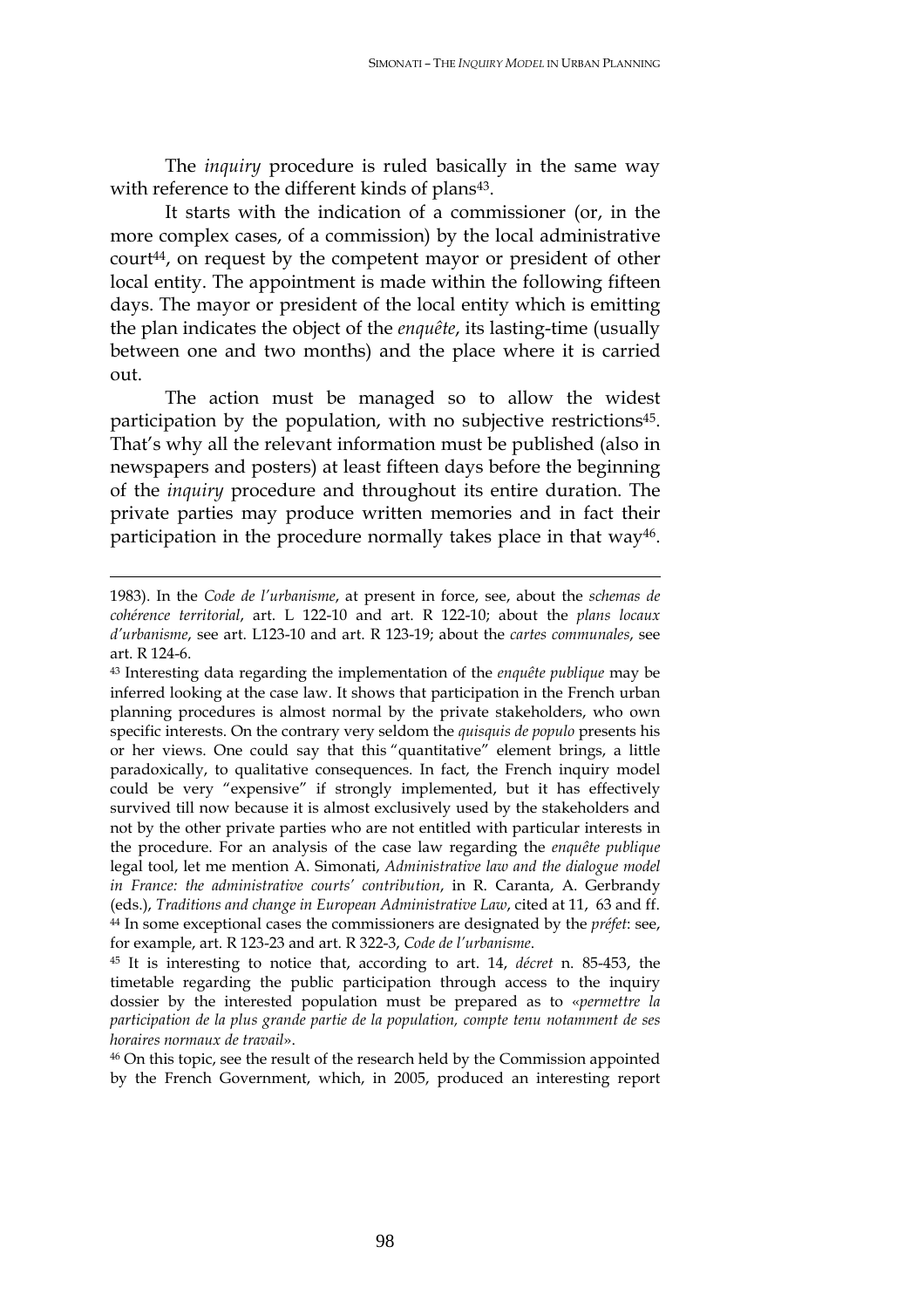But there is also the possibility to be personally heard by the commissioners, who may dedicate some days to oral hearings.

A *réunion publique* may be fixed, which surely is the best solution in the perspective of the completeness of the preliminary step. To this purpose, the commissioners address a demand to the mayor or president of the local entity, if they find it necessary in the light of the particular characteristics of the single situation. In this case, of course, orality determines flexibility. Furthermore, it is quite clear that the potential presence in the meeting of the stakeholders all together allows a useful simultaneous expression of their views. As a consequence, the opinions expressed may be jointly considered by the commissioners and by the authority competent for the emission of the plan. The result of the *réunion publique* is part of the final report, that is written at the end of the whole *inquiry* procedure. It is important to notice, at this regard, that the oral debates among the interested citizens are increasingly used by administration: so, the *enquête* is transforming into a more and more flexible instrument<sup>47</sup>.

Before the conclusion of the *inquiry* procedure, the commissioners may hear the private parties again.

A report is prepared and sent to the public authority author of the plan, together with the complete *dossier*, within one month from the date of termination of the *inquiry* step. The same documents must be put at the disposal of the public one year long. The *dossier* contains a summary of the procedure and the final remarks, with their reasons. The report is not binding, but it is often followed by the planning authorities, which, in case of disagreement, must give reasons<sup>48</sup>. Besides, if the results of the *inquiry* procedure have deeply changed the original draft, a new *enquête* must start<sup>49</sup>.

<sup>49</sup> However, it may be interesting to notice, in a general perspective, that the last relevant (even if still incomplete) step in the evolution of the inquiry model in

<sup>(</sup>*Rapport sur la simplification des enquêtes publiques*, in http://www.ladocumentationfrancaise.fr/rapports-

publics/064000115/index.shtml. See also, for instance, E. Le Cornec, *La participation du public*, Revue française de droit administratif 770 (2006).

<sup>47</sup> Information about the French rules and praxis regarding the *débat public* may be found in http://www.debatpublic.fr/debat-public/textes-fondateurs.html.

<sup>48</sup> B. Pacteau, *Le régime de motivation des conclusion qui clôturent l'enquête publique*, note to Conseil d'Etat, March 20 1985, Commune de Morigny-Champigny, Revue Française de Droit Administratif 703 (1985).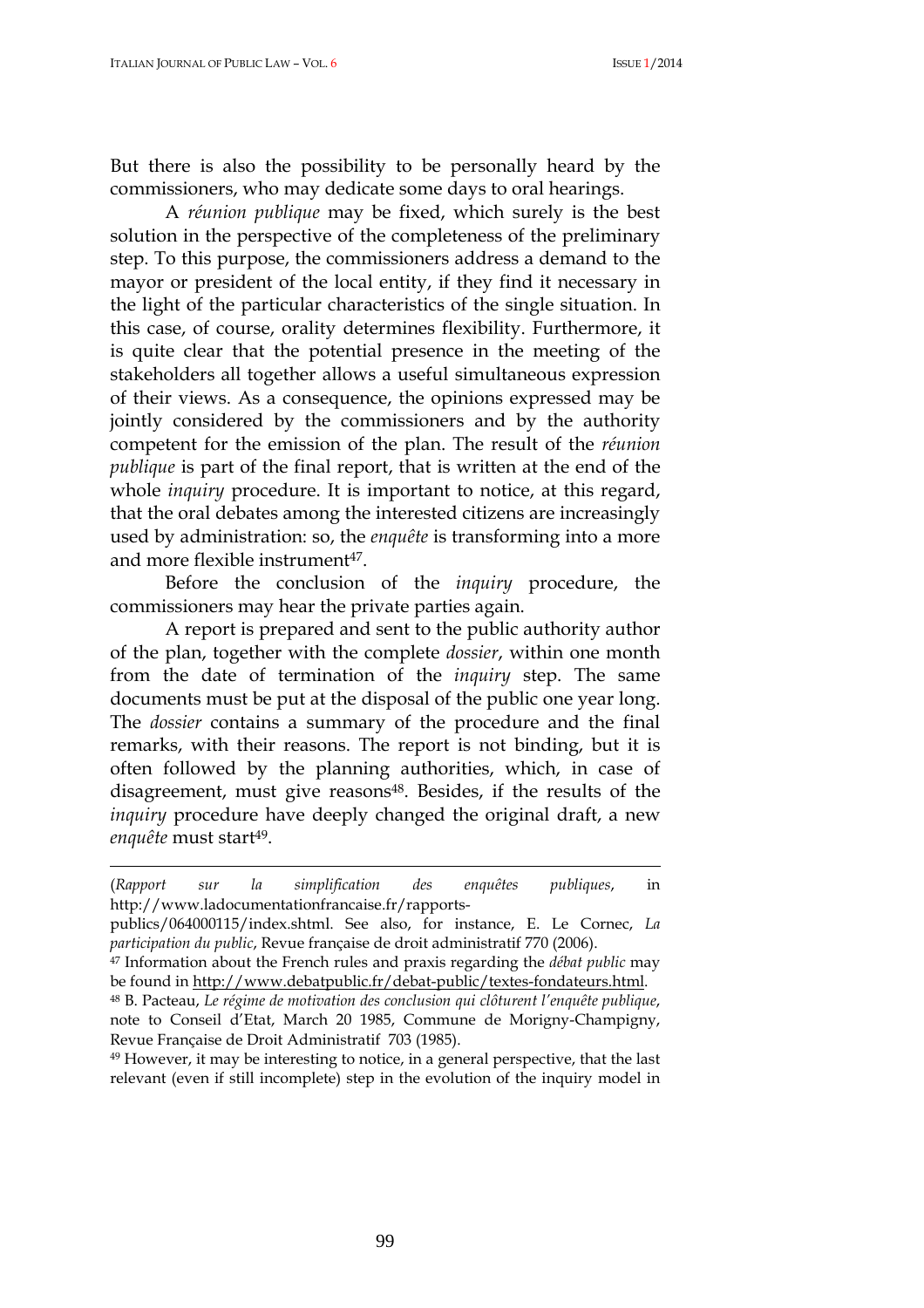The French *enquête publique* shows positive and negative sides from the point of view of the protection of the participatory rights of the private parties.

First of all, it is important to notice that their right to participate in the procedure is very wide. But, at the same time, the procedure is normally carried out in written form and holding *réunions publiques* is merely optional. Moreover, the *enquiry model* is used in an advanced step of the planning procedure, when the strategic choices have already been taken. The delayed placement of the *enquête* only marginally is compensated by the rules regarding the preliminary *concertation*, which allows the interested population to openly discuss about the draft plan almost at the starting point.

4. *The British and the French Models Compared: Convergences and Divergences*

As is evident, the British and the French *inquiry models* are quite different.

There are some common elements.

 $\overline{a}$ 

Mainly, both the *inquiries* are an important step of the urban planning procedure. The private parties may discuss and express their views, in order to obtain the production by the competent authority of the best plan in the light of the harmonization between the public interest and the interests of the stakeholders.

Besides, both the *inquiries* may be described as a sort of "second stage participatory tool". In fact, they are used when the drafted plan has already reached an advanced level of ripeness and the interested populations have already been able to participate in the procedure at a very preliminary stage. From the point of view of the private parties, this of course may be a weak point, because it is not easy to obtain a change in an almost complete draft.

the French legal system dates back to the *loi* n. 2004-1343 (December 9th 2004) about legal simplification, which instructed the Government to enact an *ordonnance* to «*regrouper les différentes procédures d'enquête publique et en simplifier et harmoniser les règles*», to «*autoriser le recours à une procédure d'enquête unique ou conjointe en cas de pluralité de maîtres de l'ouvrage ou de réglementations distinctes*» and to «*coordonner les procédures d'enquête publique et de débat public*»: see art. 60.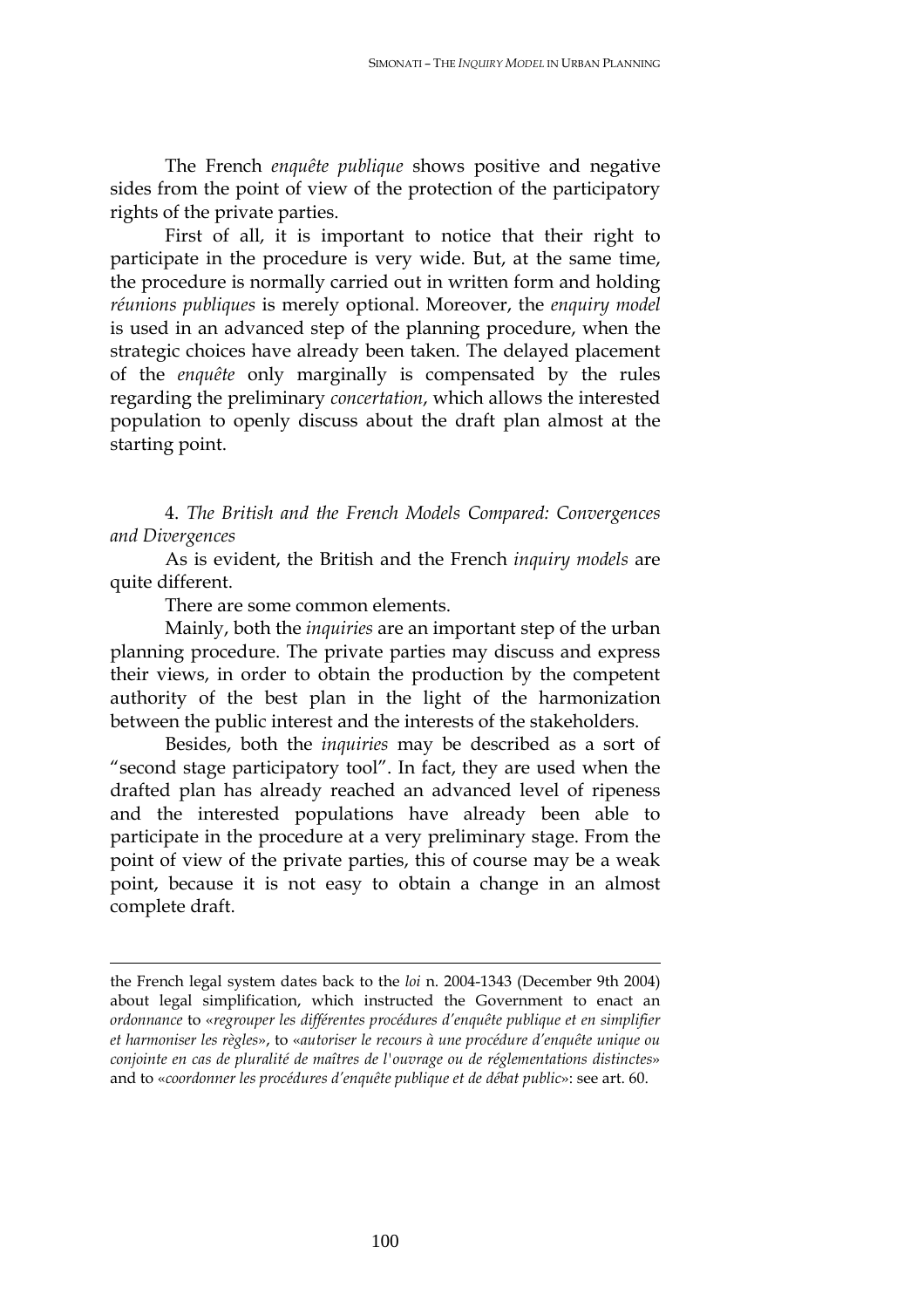But, as already noticed, the divergences are more numerous and more important.

The first basic difference can be discerned by examining the diachronic evolution of the *inquiry model* in the two systems. The French *enquête* has substantially maintained in time its original characteristics, while the British tool has deeply changed.

The "original" *inquiry* has been eliminated by the British system of urban planning because of its excessive formalism, that made it non-effective. But in the modern participatory models (the *examination* ones) the main role belongs to the public authority. In fact, it chooses the private parties whose intervention in the procedure is considered useful, either because they own interests in opposition, or because they own a technical expertise and may offer suggestions concerning the implementation of the public works. So, while anyone could participate in the "original" *inquiry* (even just to cooperate with the authority in the general interest), nowadays the *examination model* primarily leads individualistic interests to be expressed in a self-protection perspective.

Here comes a sort of paradox in the rules in force. The attenuation of the impact of the public interest in the debate regarding the drafted plan is clearly due to the limitation of participation only to the stakeholders. It should maybe have had as a logical consequence the production of just advisory effects of the *inquiry* procedure. But this has happened only at the regional level. On the contrary, the results of the *examination* procedure bind the local planning authorities. The reason may perhaps be found out, from a side, in the legal and political relationship between the central authority and the one which is competent for the planning action. From the other side, a basic element is related to the different nature and content of the different plans. At the regional level, the plan aims at indicating some general principles and objectives, in a "large area planning" perspective; besides, the dialogue with the central power is easier and more direct. Anyway, the binding or advisory strength of the *inquiry* report is not so a relevant element as it seems to be, because, at all the planning levels, the key-factor consists of the action carried out by the commissioners named by the Secretary of State. In fact, they always own a very strong role and in practice they are often able to influence the content of the final report.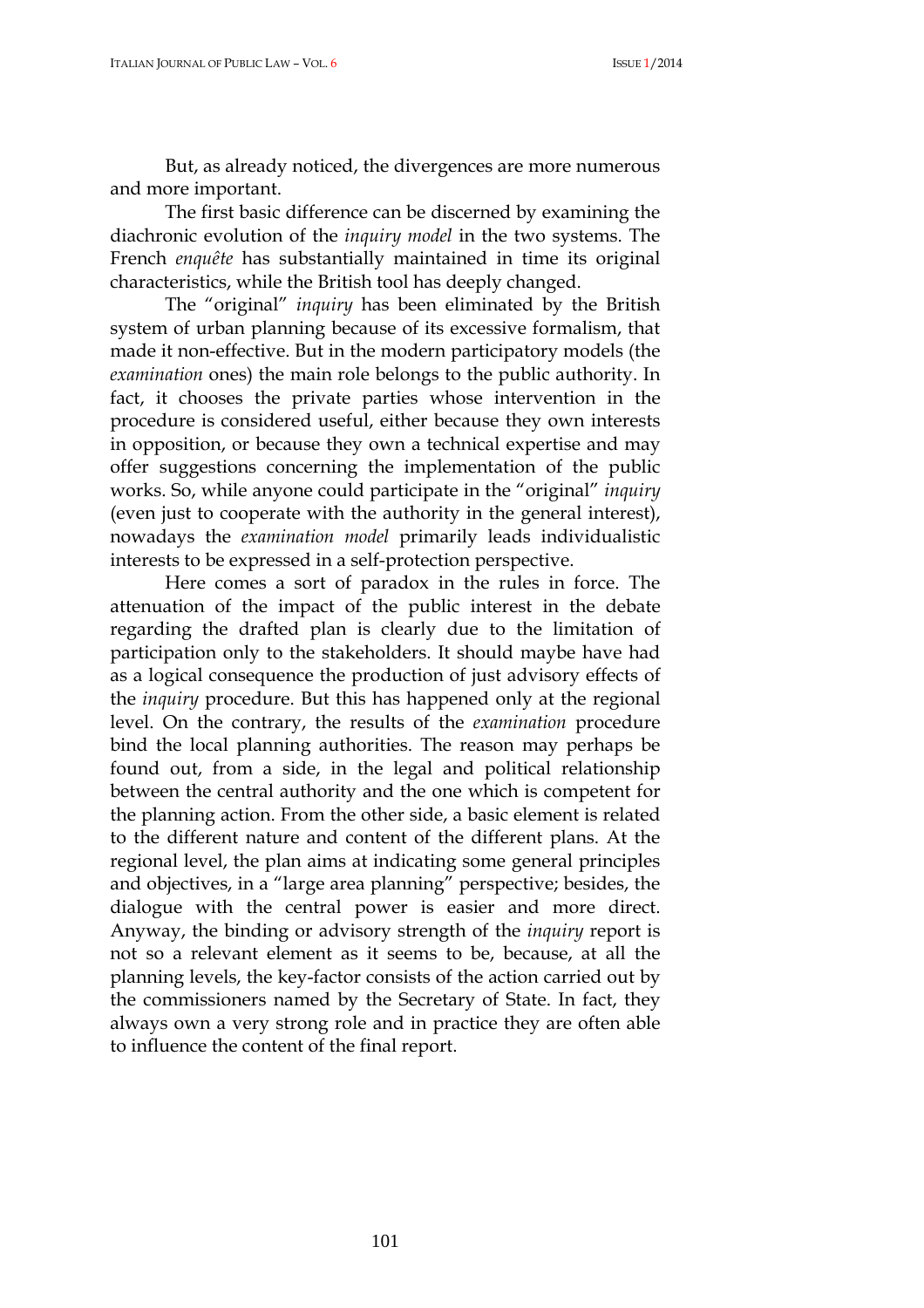In France, the *enquête publique* has always been a participatory instrument which may be used by the interested populations, without any subjective limitations. In the recent history one may see a sign of transformation that could lead to a turning point to improve the efficiency of the *inquiry model*. It has been underlined, in fact, that the tool is gradually turning from a purely written procedure – as it used to be – into a participatory mechanism increasingly focused on orality and public debates. Perhaps, this could in the future produce a transformation in the sense of a deeper flexibility in the rules of law.

Another important difference between the British model and the French one precisely regards the role of the commissioners, which are presumed to be independent. But the principle of impartiality works in the two cases in very different ways. In the British model, the commissioners are designated by the Ministry; therefore, they are independent just from the specific interests of the local populations, not from the executive power. In the French model, instead, the commissioners are appointed by a judge: this means that they are independent not only from the interest of the local population involved, but also (and maybe primarily) from the Government and from the political power<sup>50</sup>.

#### 5. *Final Remarks*

 $\overline{a}$ 

From the point of view of the desired overcoming of the risks associated with the interaction between public authorities and private parties, the examined examples show some common problems.

One problem is connected with the moment chosen by the legislators for the *inquiry* to be used, which is when the strategic decisions have already been taken by the competent administration: too late to effectively allow a useful debate in the interested population. To this purpose, *inquiries* should be perhaps situated earlier in the procedure.

Another important issue regards the difficulty of "exporting" the *inquiry model* into very complex legal systems. The co-existence of different centers of public power at the different

<sup>50</sup> J.P. Papin, *L'impartialité du commissaire enquêteur*, Cah. jur. élec. Gaz. 165 (1983).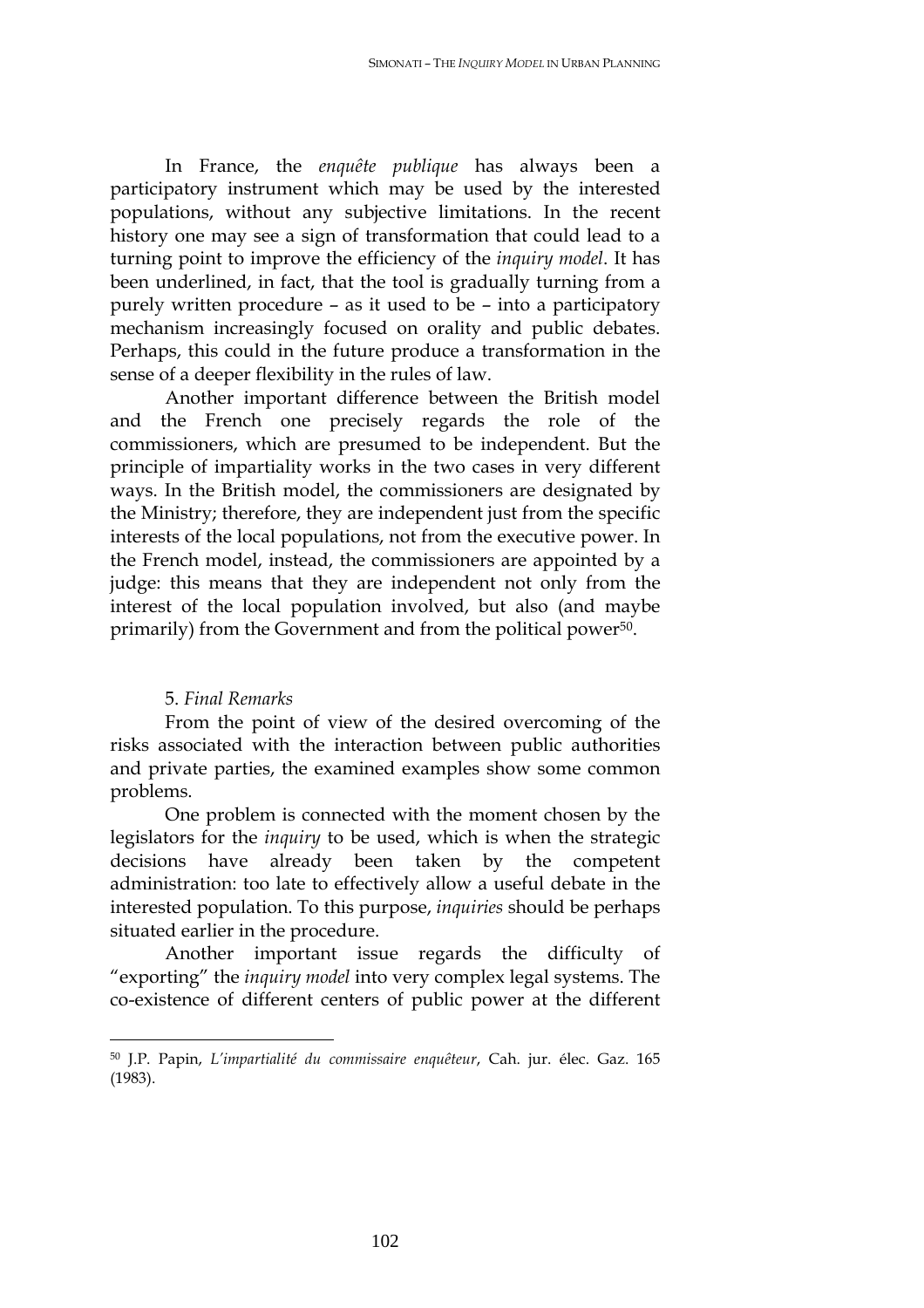institutional levels (and the possible high degree of conflictuality among them) may represent an obstacle for the introduction of procedural mechanisms which are able to produce binding or strongly influent effects on the final plans.

Last but not least, it is not simple to set out good rules for the indication of the impartial commissioners encharged with the duty to carry out the inquiry step and to assess its results in the final report. The French solution is good, even if it could be perhaps useful – at least in the more complicated cases – to impose a sort of "mixed membership" for the commission designated by the administrative court: one of the members should be chosen among a group of experts indicated by the local authority, another among the experts indicated by the central authority and the third among a group of experts indicated by the private stakeholders. This method could maybe assure pluralism besides impartiality.

Notwithstanding these critical sides, the *inquiry models* applied in the British and in the French urban law may teach us much. They offer important suggestions, *de iure condendo*, to overcome the risks connected with an excessive "authoritative approach" in urban planning.

There is no doubt about the need to enhance the efficiency of participation by the private parties in the urban planning procedures. This need is much stronger today than in the past, because all the legal systems are now aware of the importance of the protection of rights of private participation in the administrative procedures and the citizens fully comprehend the deep relevance of their role (also) in the perspective of taking efficient planning choices.

The modern technologies may help in granting new paths (such as online participation) for the interested populations to get information and to express themselves<sup>51</sup>. This is not of course a

<sup>51</sup> In the French legal system something starts moving from this point of view. For instance, the *décret* n. 2011-2021 (December 29th 2011) is particularly interesting. It contains a list of projects, plans and programmes – which are included in the legal framework of art. 123-10, *Code de l'environnement* – that are compulsorily the object of an e-communication to the public before the inquiry starts. Notwithstanding these rules regard environment law and not urban law, they show that the French legislator aims at testing new instruments for making the participation of private parties in the administrative procedure easier, especially when primary public interests are involved. For the text of the *décret*, see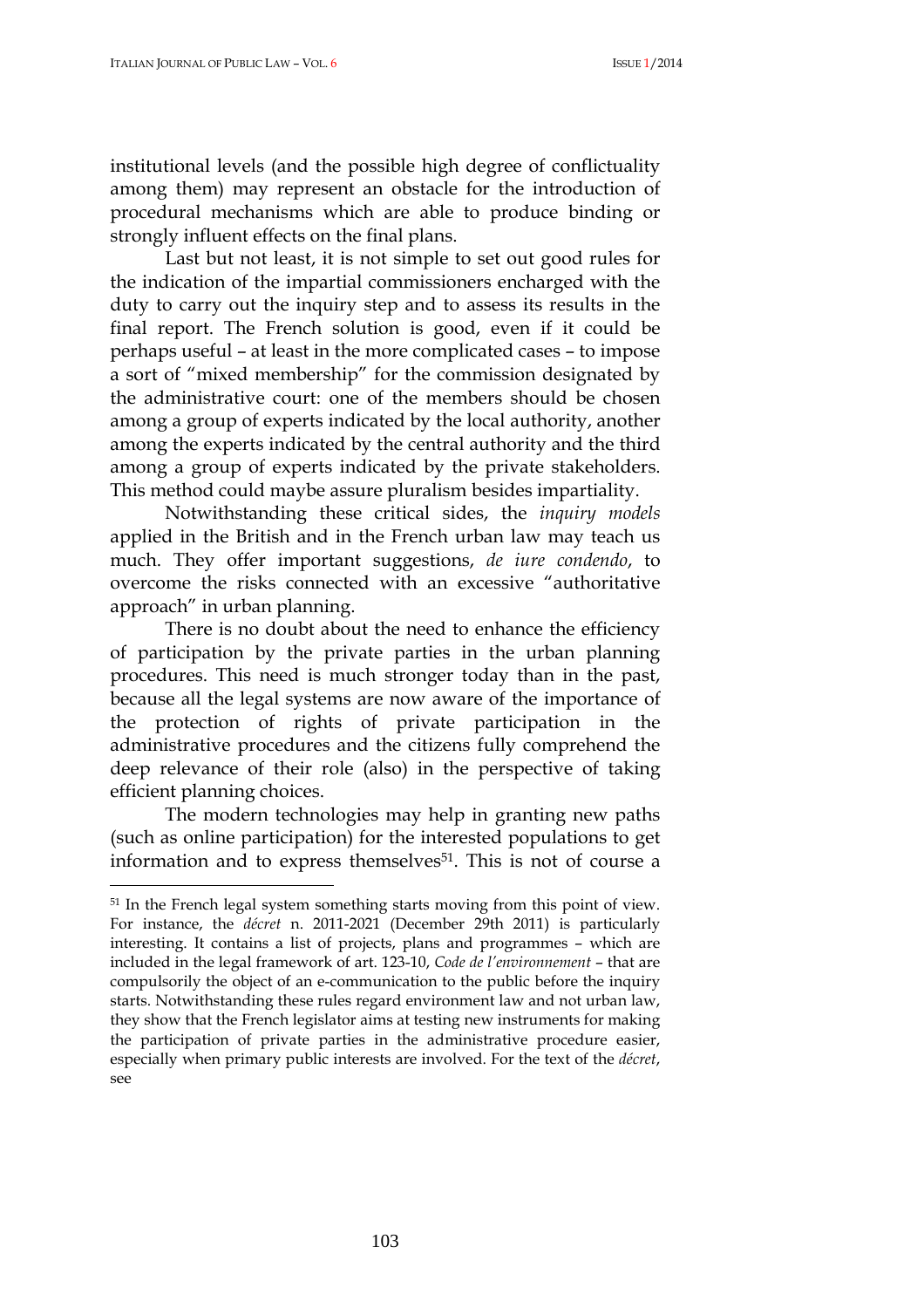strictly legal phenomenon. But, in order to facilitate the emersion of all the contributions and to lead them into a public interestoriented vision, the legislators should provide for mechanisms to convey them to the competent authorities. To this purpose, it may be useful setting out a specific step in the urban procedures where, when the draft still has a preliminary shape, the interested private parties may freely discuss and exchange their points of view, with the involvement of the planning authorities.

In the "background", to so say, there is however another important problem, which is strictly connected with the issue of effective communication. In fact, it is well known that the basic technical decisions about the future physiognomy of land are normally taken not by the boards of the local authorities, whose mission is to make the political choices in the perspective of the best social and economic develop of urban welfare. The technical decisions, instead, are taken – primarily in the very specialized field of urban planning – by groups of experts, holders of the necessary knowledge. As a consequence, the preliminary documents and drafts are written in a specific language, difficult to be fully understood by "common" people. This problem regards the members of the political boards, too: they formally have the power to emit the plan, but must normally trust the suggestions expressed by the groups of experts. However, the same problem regards, of course, participation by the interested populations. In other terms, formal and substantial transparency may not correspond to each other, because the technicality of the terminology used in the urban plans makes them hardly accessible to people without specific expertise.

In the light of all the indicated elements, it may be rational to think (or re-think) at the participation of the private parties, by distinguishing it into two steps.

The first step could regard the strategic choices about the contents of the plan. They regard political, social and economic issues and their comprehension does not require technical knowledge. The involvement of the private parties (not only the stakeholders, but also the interested population in wide sense) could happen almost at the beginning of the procedure, by an

http://www.legifrance.gouv.fr/affichTexte.do?cidTexte=JORFTEXT000025054 387&dateTexte=&categorieLien=id.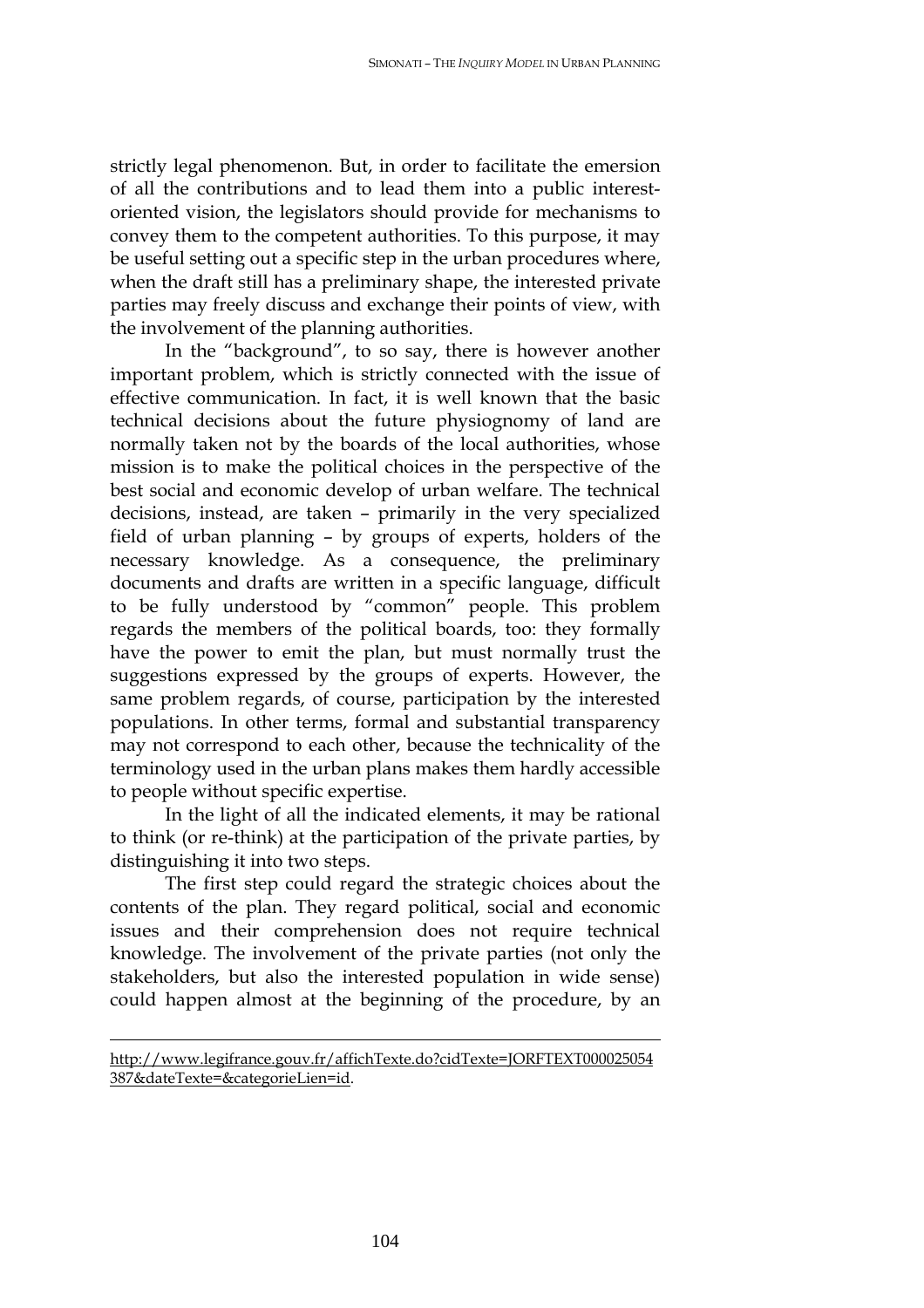"open" inquiry which could be similar to the French *enquête publique*. It should grant a real dialectical confrontation among the various views, to search the best develop of urban welfare.

The second step could strictly regard the technical issues related to the material implementation of the plan. This kind of participation could consist of a series of meetings, open to the public but involving as speakers (only) the competent authorities and the private technicians and stakeholders, similarly to what happens in the British *examination in public* model.

This solution could perhaps be a good compromise between (real) transparency and efficiency of administrative action.

At these conditions, a renewed *inquiry model* (which is maybe – not a son, but – a grandson of the traditional right to be heard) could play a basic role as a strategic tool for private participation in the urban planning procedures. In fact, it could assure a large – democratic in wide sense – debate on the general planning choices. These choices are very important if the planning action is the first step of develop of land. But they may be as much (or even more) important when the plans aim at adapting *ex post*  to the public interest an urban space which has already been settled down. Precisely in the latter case a preliminary strong discussion among the interested population may help in identifying priorities and critical aspects. Later – when the purpose is to choose how the plan has to be implemented – a restricted debate among the competent authorities, the private stakeholders, the technicians and the representatives of the possible contractors (where the populations could be involved just as listeners) could grant at the same time efficiency and transparency of administrative action.

So, the *inquiry model* may be of primary relevance to get all the potentially useful contributions, in the perspective of a rational management of land.

At the first level, it represents a strong legal weapon to grant the completeness of the preliminary step of the planning procedure. This matters from the point of view both of the private stakeholders, who during the inquiry may express their views before the plan is adopted, and of the whole population (together with the public authorities themselves), because the *inquiry model* permits a deep exam of all the facets of the single issues.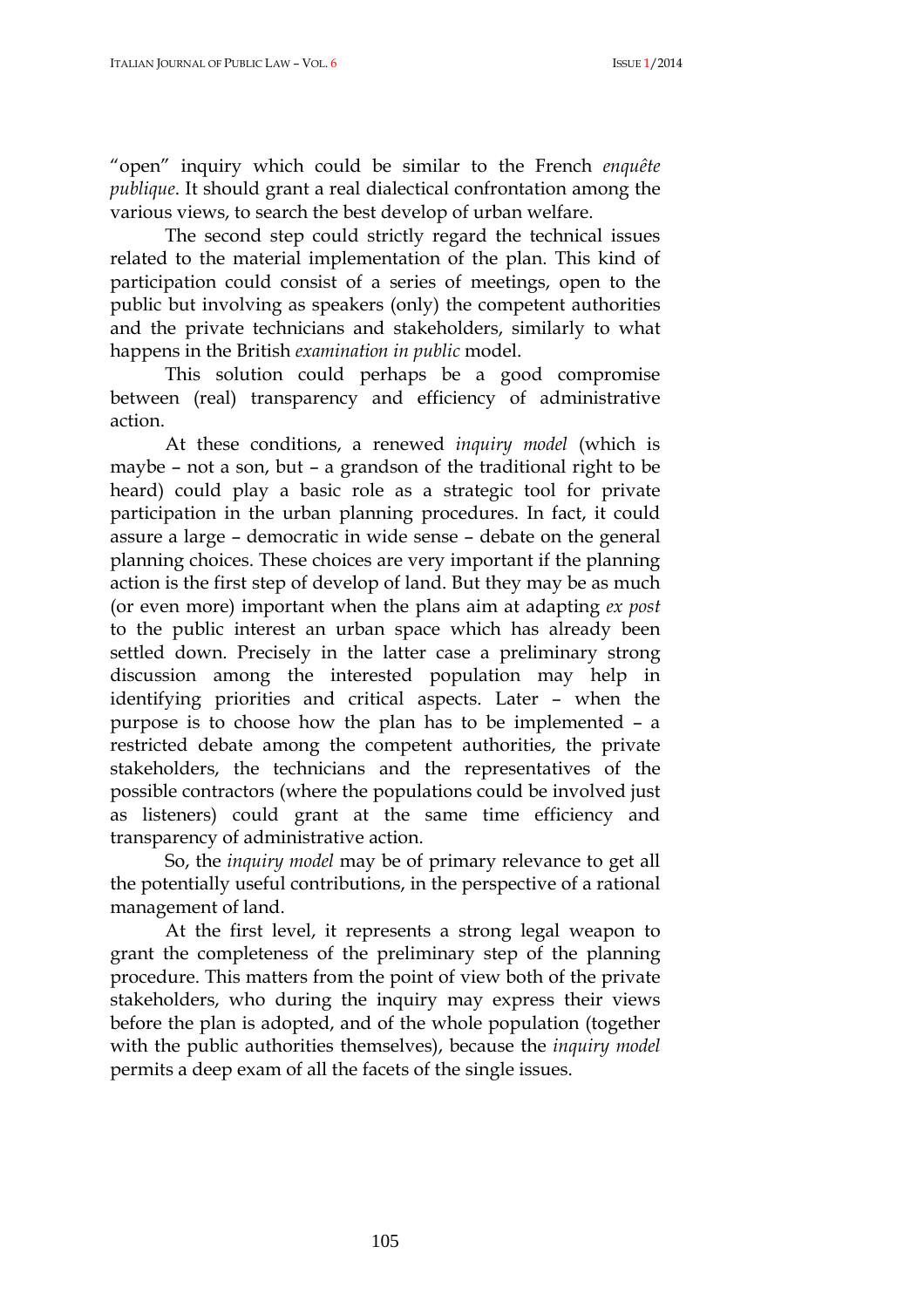At the second level, when the plan has been emitted and produces its legal effects, the *inquiry model* may be able to significantly reduce litigations about its implementation, because the main problems have been discussed and solved in advance, through a wide debate.

That is why, in my opinion, the *inquiry model* may be quite useful to overcome the risks of inefficiency of administrative action. Albeit with the necessary adaptations, it is a flexible instrument which could be successfully introduced in various legal systems, even if they are different in traditions and rules in force. This possibility is shown by the analysis of the British and the French experiences, where the *inquiry model* assumes different shapes, notwithstanding the existence of some common elements.

Of course, the choice of permanently introducing the *inquiry* tool in the urban law procedures could be very expensive, especially from the point of view of the implementation of the rules. However, also the costs of a frequent judicial review action and, in a more general perspective, of a lack of confidence in administration are particularly high. So, the adoption of the *inquiry model* may be really convenient, especially if – at least in the first testing period – its use is not the effect of binding rules, but of the carrying out by the legislators of a promotion campaign of good practices.

Participation by the private parties is in general a basic issue of administrative action. But in urban planning there are some specific factors, due to the aim of changing the physiognomy of the urban environment and of the allowed use of land. The complexity of the matter, the big number of different interests involved and the need for avoiding complaints and judicial review when the decisions have been taken make *ex ante* participation extremely useful. So, the *inquiry model* is in this field particularly suitable. However, it is quite clear that this model may more and more be considered as a fundamental legal tool also in other kinds of administrative procedures. In particular, a "large" inquiry could allow participation in the decision-making process by people who are not stakeholders in a technical meaning, but, as members of the community touched by the effects of the decision, aim at expressing their views before the act is emitted. The possible expansion of the inquiry tool (not only in urban law) may be nowadays easier because of the "new" rules – in force since the